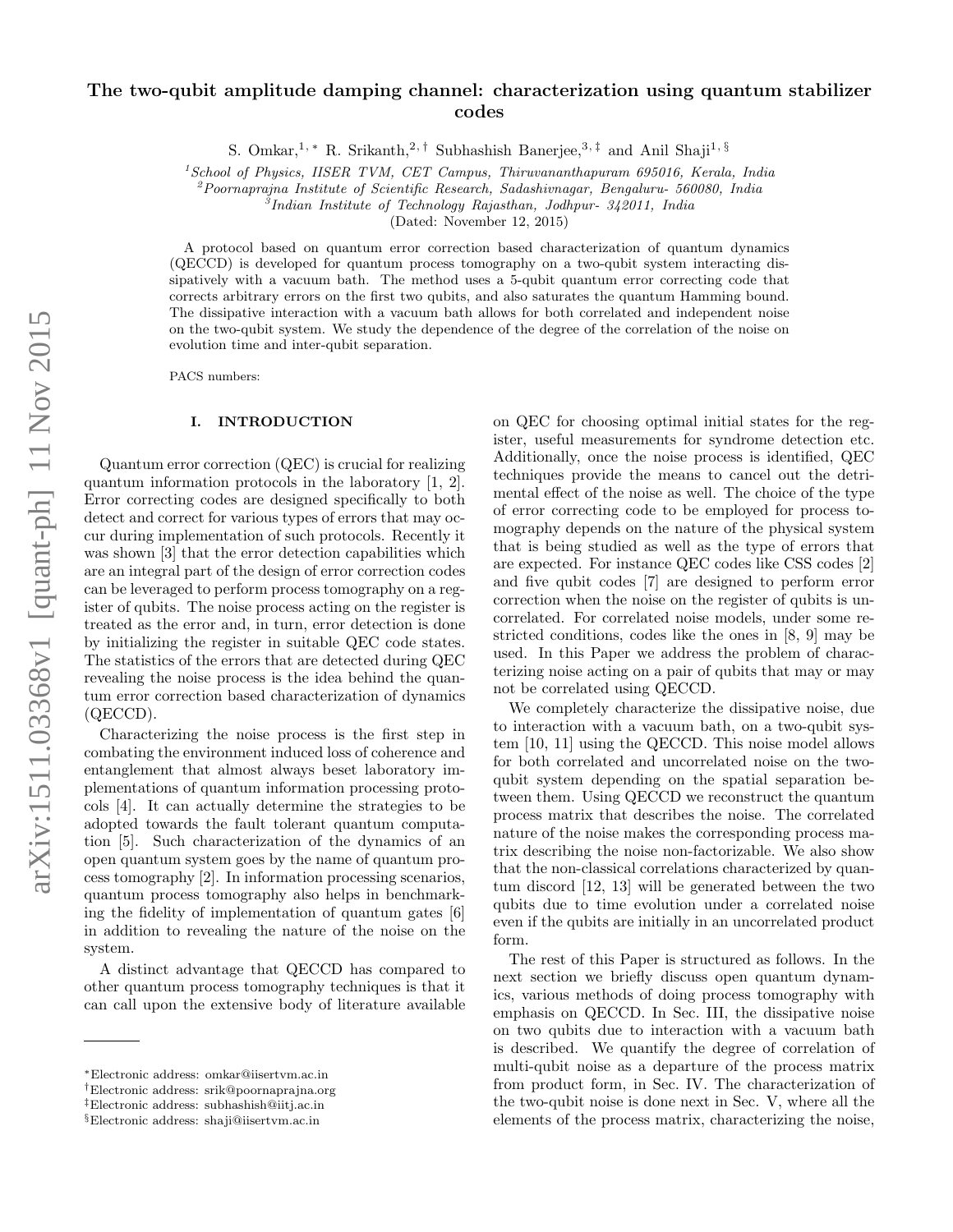are worked out. Sec. VI contains a brief discussion of our results.

### II. OPEN QUANTUM DYNAMICS AND QECCD

The noise,  $\mathcal E$  acting on an open quantum system starting initially in a product state with its environment is described by a completely positive (CP), trace preserving dynamical map [14]. The dynamical map on a quantum state  $\rho$  of dimension d admits several representations. One such representation is in terms of a super-operator:

$$
\rho' = \mathcal{E}(\rho) = \mathcal{A}\tilde{\rho},\tag{1}
$$

where  $\tilde{\rho}$  is a  $d^2 \times 1$  dimensional 'vectorized' version of  $\rho$  and A is a super-operator with a  $d^2 \times d^2$  matrix representation. Alternatively the map can be represented employing an operator sum representation [15],

$$
\rho' = \mathcal{E}(\rho) = \sum_{k} K_j \rho K_j^{\dagger},
$$

where the Kraus operators,  $K_j$  satisfy  $\sum_j K_j^{\dagger} K_j = \mathbb{1}_d$ , for trace preserving map with  $\mathbb{1}_d$  being the identity operator of dimension d. The operators  $K_i$  can be expanded in terms of a fixed set of trace-orthonormal operators  $F_l$ , which form a basis for the set of all operators on the state space of the open system as  $K_j = \sum_l f_{jl} F_l$ . The dynamical map can then be expressed in the fixed basis as

 $\rho' = \mathcal{E}(\rho) = \sum \chi_{l,m} F_l \rho F_{m}^{\dagger}$ 

with

$$
\chi_{l,m} = \sum_j f_{jl} f_{jm}^*.
$$

 $(2)$ 

The dimensions of the process matrix  $\chi_{l,m}$  is  $d^2 \times d^2$ . However, since  $\mathcal E$  is trace preserving, there are  $d^2$  constraints on  $\chi_{l,m}$  given by  $\sum_{lm} \chi_{l,m} F_l^{\dagger} F_m = \mathbb{1}_d$ , leading to  $d^4 - d^2$  independent real elements for the process matrix. In this work the basis  ${F<sub>l</sub>}$  has multi-qubit Pauli operators (string of X, Y, Z and  $\mathbb{1}_2$ ) as the elements and is known as the error basis being appropriate for employing the QEC formalism.

In quantum process tomography, the dynamical map is reconstructed from observations by either obtaining the elements of  $\chi_{l,m}$  or by obtaining the Kraus operators or else, in some cases, by reconstructing the matrix representing the super-operator A. Other useful representations of the map like the operator sum-difference representation (OSDR) also exist [16] . In standard quantum process tomography [2, 17], a set of suitably prepared states  $\{\rho_i\}$  are input to an unknown noisy dynamics  $\mathcal E$ to be characterized and the corresponding final states  $\rho_f$ are measured using state tomography. Repeating this

process for a sufficiently large number of linearly independent input states  $\rho_i$  the elements of  $\chi_{l,m}$  can be obtained. Typically the number of measurements required to reconstruct the process scales as  $d^4$  where d is the dimension of the quantum system of interest. Note that typically the system of interest is a register of  $n$  qubits whose Hilbert space dimension scales as  $2<sup>n</sup>$  and for such systems, the resources required to perform full process tomography scales exponentially with n as  $2^{4n}$ .

There are several refinements on standard quantum process tomography with more favourable scalings of the resources (number of measurements) required to reconstruct a dynamical map. In ancilla assisted quantum process tomography, an ancillary system is added to the quantum system of interest and initialized in possibly entangled states with again possibly non-separable measurements on both system and ancilla following the action of the unknown dynamics on the system. Reconstruction of  $\chi_{l,m}$  is then possible with  $d^2$  measurements [18–20]. Direct characterization of quantum dynamics [21, 22] bypasses the many instances of state tomography needed in standard and ancilla assisted process tomography and the complete process matrix can be determined using  $d^2$  different input states and only single measurements on each state. Other techniques includes characterization of the noise using an efficient method for transforming a quantum channel or process into a symmetric channel having only diagonal elements in the process matrix via twirling [23, 24]. A method similar to [23], but extended to estimate any given off-diagonal term, was introduced in [25] and it was further extended to perform process tomography with out using any ancilla in [26].

#### A. QECCD

In QECCD, the system of interest is a register of  $p$ qubits. A register of n qubits  $(n > p)$  is initialized into a QEC code state of the form

$$
|\Psi_L\rangle \equiv \sum_{j=0}^{2^k - 1} \beta_j |j_L\rangle,\tag{3}
$$

where  $\{|j_L\rangle\}$  denotes a logical basis for the code space of a  $[[n, k]]$  QEC code which encodes k qubits into n. The first  $p$  qubits of the quantum register form the principal system **P** of dimension  $d = 2^p$  and the remaining  $q = n-p$ qubits form an ancilla A.

The size of the ancilla,  $q$ , is determined by the error correcting properties of the particular QEC code that is employed and it is chosen such that all the  $4^p = d^2$  errors on P can be detected and corrected. Hence the quantum register should satisfy the Hamming bound [27]

$$
2^k 4^p \le 2^{p+q},\tag{4}
$$

from which we have  $q \geq p + k$ . For the case where the bound in (4) is saturated and  $k = 1$  we have  $q = p+1$ . We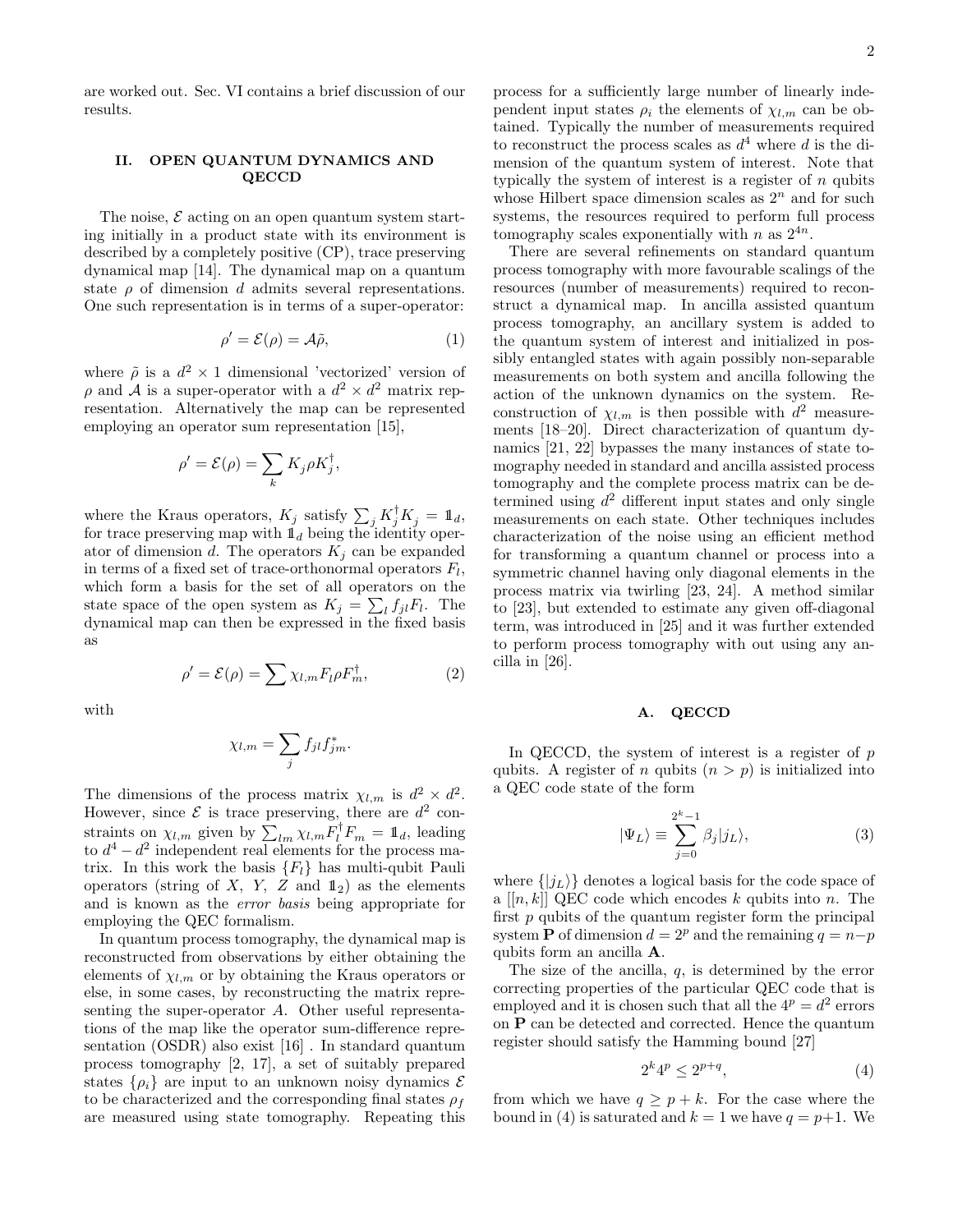have made the assumption that there are no appreciable errors on ancillary qubits. However, the assumption can be relaxed using the ambiguous quantum error correcting codes [28] at the cost of having to do multiple initial state preparations of the n qubit register.

The underlying open quantum dynamics of P determine the statistics of errors on the  $n$  qubit register. Note that we are, for simplicity, assuming that the noise alone is the dynamics of the register and deterministic evolution, if any, of the register is either trivial or alternatively, the discussion is set in an appropriate frame in which such evolution is trivial. While the choice of the QEC code determines the 'errors' that can be detected, we use the stabilizer formalism [2, 27, 29] for measuring the error statistics thereby revealing the elements of the process matrix  $\chi$ . The stabilizers  $S_i$  are a set of  $n-k$  mutually commuting binary n-qubit Pauli observables that stabilize the code space i.e.,

$$
S_j|j_L\rangle = |j_L\rangle. \tag{5}
$$

Any error given by the action of the operator  $F_j$  on the qubit register can be detected and hence corrected if for any pair  $F_i, F_k$   $(j \neq k)$ , there exists at least one  $S_l$  that anti-commutes with the product  $F_jF_k$ . This ensures that the set of measurement outcomes of the stabilizers  $S_l$ 's, collectively forming the error syndrome, will be distinct for every pair  $F_i$  and  $F_k$  leading to unambiguous error detection. The stabilizer measurement collapses the noisy state into the pure state  $|\Psi_L^x\rangle \equiv F_x|\Psi_L\rangle$ , where  $F_x$  is the error that is detected and this state can be corrected by applying  $F_x^{\dagger} = F_x$  to bring back the QEC code to its initial state.

#### 1. Diagonal terms of  $\chi$ .

The probability to obtain syndrome  $x$  corresponding to a error  $F_x$  on the quantum register is

$$
\xi(x) = \text{Tr} \left( \mathcal{E} \left( |\Psi_L\rangle \langle \Psi_L| \right) |\Psi_L^x\rangle \langle \Psi_L^x| \right)
$$
  
\n
$$
= \langle \Psi_L^x | \left[ \sum_{l,m=0}^{d^2-1} \chi_{l,m} |\Psi_L^l\rangle \langle \Psi_L^m| \right] |\Psi_L^x\rangle
$$
  
\n
$$
= \sum_{l,m=0}^{d^2-1} \chi_{l,m} \delta_{x,l} \delta_{x,m} = \chi_{x,x}.
$$
 (6)

From Eq. (6) it is clear that the diagonal element of the process matrix  $\chi_{x,x}$  is nothing but the probability with which error  $F_x$  occurs. The error statistics and the probability for each detectable error characterized by syndrome x can be found by repeating the stabilizer measurements on the register after  $P$  is subject to the noise. These measurements, done on the register a fixed number of times depending on the desired accuracy, yields all the  $d^2$  diagonal terms of the process matrix corresponding

to unknown dynamics  $\mathcal{E}$ . Since all the  $S_j$ 's are mutually commuting it is possible to obtain all the measurement outcomes simultaneously on a single state preparation. Every syndrome measurement must be followed by appropriate error correction steps if one is to bring the quantum register to its initial state.

#### 2. Off-diagonal terms of  $\chi$ .

To determine the  $d^4 - 2d^2 + 1$  independent off-diagonal terms of a process matrix one has to pre-process the noisy quantum register with a suitable unitary operator  $U(a, b)$ after the action of the noise, but before measuring the stabilizers. It is to be noted that pre-processing with any unitary rotates the set of correctable states to another set of correctable states without altering the error correction capability of the QEC code [3]. This means that the syndrome detection using stabilizer measurements and error correction can be performed as described earlier in Sec. II A 1.

Now consider the unitary operators,

$$
U(a, b) = \frac{F_a + F_b}{\sqrt{2}} \quad \text{if} \quad \{F_a, F_b\} = 0
$$
  

$$
U(a, b) = \frac{F_a + iF_b}{\sqrt{2}} \quad \text{if} \quad [F_a, F_b] = 0 \tag{7}
$$

such that  $F_aF_x$  and  $F_bF_x$  represent correctable errors on **P** of the quantum register. Let  $g_A F_A \equiv F_a F_x$ , where  $F_A$  is a Pauli group operator and the *Pauli factor*  $g_A \in$  $\{\pm 1, \pm i\}$ . Similarly, let  $g_B F_B \equiv F_b F_x$ .

The probability that the stabilizer measurements find error syndrome  $x$  on the quantum register preprocessed, prior to measurement, with the unitary operator  $U(a, b) = (F_a + F_b)/\sqrt{2}$  is

$$
\xi(a,b,x) \equiv \text{Tr}\left(U(a,b)\mathcal{E}\left(|\Psi_L\rangle\langle\Psi_L|\right)\left(U(a,b)\right)^{\dagger}|\Psi_L^x\rangle\langle\Psi_L^x|\right) \n= \frac{\chi_{A,A} + \chi_{B,B}}{2} + \frac{g_A^* g_{B}\chi_{A,B} + g_A g_B^* \chi_{B,A}}{2}.
$$
 (8)

Both  $\chi_{A,A}$  and  $\chi_{B,B}$  are known from the error statistics obtained without pre-processing. Eq. (8) shows that preprocessing the quantum register with  $U(a, b)$  alters the syndrome statistics in a manner that reveals the offdiagonal terms of the process matrix. Repeated measurement of stabilizers followed by error correction repeated sufficient number of times would determine the offdiagonal terms of the process matrix  $\chi$  as detailed in [3]. When  $[F_a, F_b] = 0$ , we have  $U(a, b) = (F_a + iF_b)/\sqrt{2}$  and in place of Eq. (8) we obtain:

$$
\xi(a,b,x) = \frac{1}{2}(\chi_{A,A} + \chi_{B,B} + i[g_A g_B^* \chi_{B,A} - g_A^* g_B \chi_{A,B}]).
$$
\n(9)

## 3. Toggling

Depending on the Pauli factors  $g_A$  and  $g_b$  appearing in Eqs. (8) and (9) either the real or imaginary parts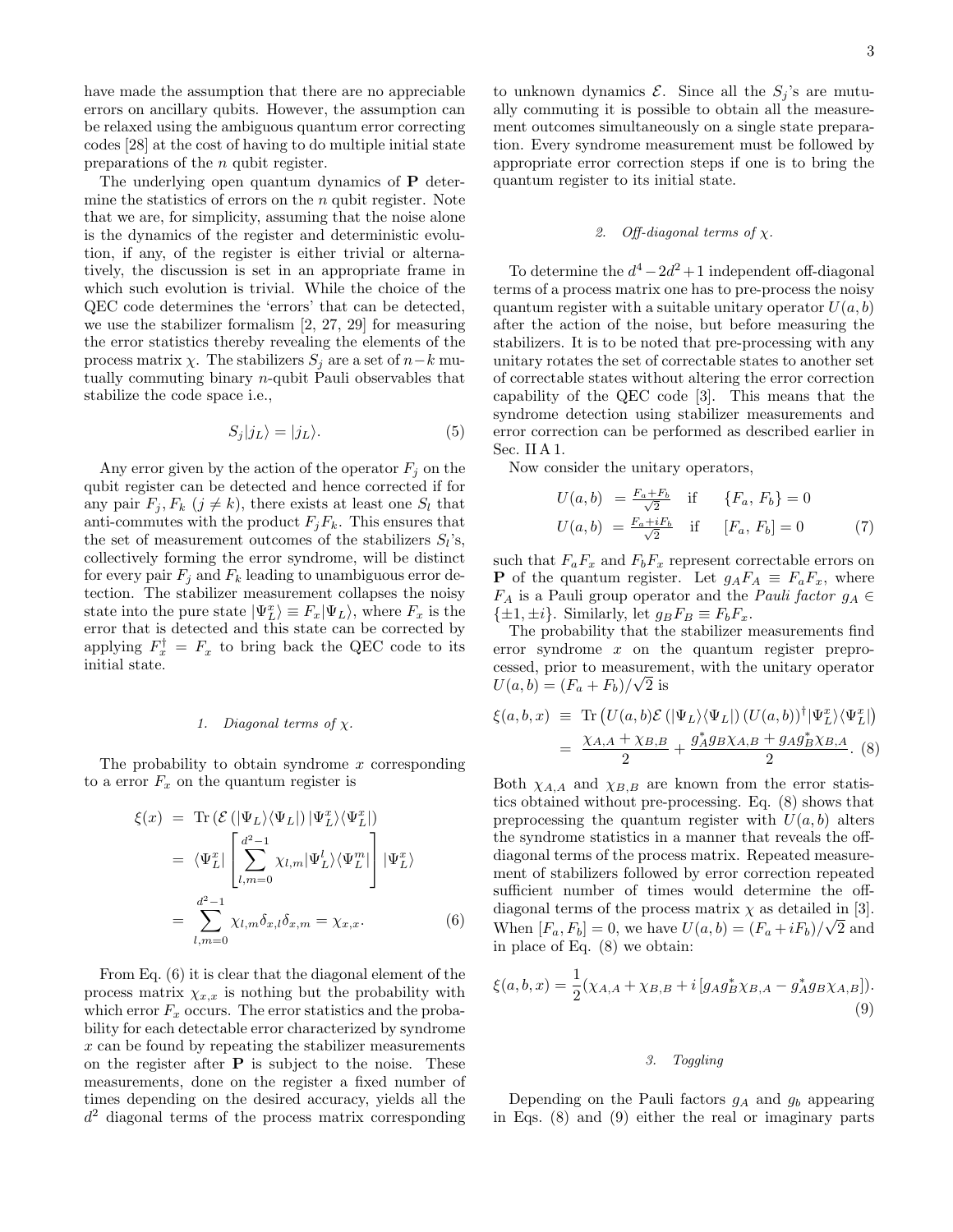of each of the off-diagonal terms of  $\chi$  would remain undetermined [3]. We can solve this problem by further pre-processing the noisy state prior to the application of  $U(a, b)$  with the operator  $T^+ = T \oplus I'$ . In  $T^+$ , the operator

$$
T \equiv \sum_{m=0}^{d^2-1} e^{i\theta_m} \Pi_L^m,
$$
\n(10)

acts on all the states within the error ball of the QEC code with  $\Pi^m_L$  being the projectors on to the erroneous logical space given by  $F_m \Pi_\mathcal{C} F_m$ , where  $\Pi_\mathcal{C}$  is the set of all codewords of the QEC scheme. The unit operator  $I'$  acts on the space of states lying outside the error ball. The angles  $\theta_m$  are chosen from the set  $\{\pm \pi/4\}$ , with equal number of entries of each sign appearing in T. As shown in [3] this 'toggling' operation interchanges the real and imaginary parts of  $\chi_{l,m}$  prior to U, depending on the choice of values of  $\theta_l$  and  $\theta_m$ . The error correction capability of the QEC code is not affected by the application of the toggling operation  $T^+$ . In practical terms,  $T^+$ represents  $2^k$  copies of the usual T-gates,

$$
T = \frac{1}{\sqrt{2}} \begin{pmatrix} 1+i & 0 \\ 0 & 1-i \end{pmatrix}.
$$

in the l−m subspace of the error ball of each codeword. After identifying the real or imaginary parts of  $\chi_{l,m}$  that were not determined by the application of  $U(a, b)$ , suitable toggling operations can be inserted prior to the application of the unitary so as to exchange the real and imaginary parts of the  $\chi_{l,m}$ 's of interest and the same procedure followed earlier can be used to estimate these as well.

With one experimental configuration i.e., preprocessing the quantum register with a  $U(a, b)$  and followed by stabilizer measurements one can determine  $d^2/2$  offdiagonal elements out of the  $(d^4 - 2d^2 + 1)/2$  real parameters to be estimated. Thus  $\left(d^4 - 2d^2 + 1\right)/d^2$  configurations are needed to obtain all the off-diagonal elements of  $\chi$  and the total number of configurations needed to completely characterize  $\chi$  becomes  $2(d^2 - 1)$ .

## III. TWO-QUBIT AMPLITUDE DAMPING (2AD) ERROR MODEL

The open quantum system we focus on consists of two qubits formed by a pair of atoms with two addressable and distinct levels of interest. The energy gap between the levels  $|g_j\rangle$   $(j = 1, 2)$  and the corresponding 'excited state'  $|e_i\rangle$  is  $\hbar\omega_i$ . Each atom has a dipole moment  $\vec{\mu}_i$  and they are respectively located at  $\vec{r}_i$  with the inter-atomic separation given by  $r_{12} = |\vec{r}_1 - \vec{r}_2|$ . The two atoms are sitting in a bath of electromagnetic radiation which forms the environment of the open system. The interaction between the qubits and the bath is position dependent and it depends on the dipole moments of the atoms as

well. The Hamiltonian for the system, employing the dipole approximation for the qubit bath interaction is [10]

$$
H = H_S + H_B + H_{SR}
$$
  
=  $\frac{1}{2} \sum_{j=1,2} \hbar \omega_j Z_j + \sum_{\vec{k},s} \hbar \omega_k (b_{\vec{k}s}^{\dagger} b_{\vec{k}s} + 1/2)$   
- $i\hbar \sum_{ks} \sum_{j=1,2} \vec{\mu}_i \cdot \vec{g}_{\vec{k}s}(\vec{r}_j) (S_j^+ + S_j^-) b_{\vec{k}s} - h.c.$ (11)

where  $S_j^{\pm} = (X_j + iY_j)/2$  are the rising and lowering operators on  $j<sup>th</sup>$  qubit,  $b_{\vec{k}s}$  is the annihilation operator corresponding to a bath mode  $\vec{k}s$ , with wave vector  $\vec{k}$ , frequency  $\omega_k$  and polarization index  $s = 1, 2$ . Here we are labelling the three Pauli operators on each of the qubits as  $X_i$ ,  $Y_i$  and  $Z_i$  respectively. The system-bath coupling has the form

$$
\vec{g}_{\vec{k}s}(\vec{r}_j) = \sqrt{\frac{\omega_k}{2\epsilon\hbar V}} \vec{\varepsilon}_{\vec{k}s} e^{i\vec{k}\cdot\vec{r}_j},\tag{12}
$$

which is also the mode function of the bath evaluated at position  $\vec{r}_j$  of the  $j^{\text{th}}$  qubit and  $\vec{\varepsilon}_{\vec{k}s}$  is the unit polarization vector of the bath mode with  $\tilde{V}$  as the normalization volume.

This model was analyzed in detail in [10] where using the Born-Markov and rotating wave approximations, the following master equation is obtained for the density matrix of the two qubit system when it is interacting with a zero temperature electromagnetic bath with no squeezing:

$$
\frac{d\rho}{dt} = -\frac{i}{\hbar}[H_D, \rho] \n- \frac{1}{2} \sum_{j,k=1}^{2} \Gamma_{jk} (\rho S_j^+ S_k^- + S_j^+ S_k^- - 2S_j^- \rho S_j^+), (13)
$$

where

$$
H_D = \frac{1}{2} \sum_{i=1,2} \hbar \omega_j Z_j + \hbar \sum_{j \neq k} \Omega_{jk} S_j^+ S_k^-.
$$
 (14)

It is convenient to express the reduced density matrix of the system in the 'dressed state' basis which is the eigenbasis of the Hamiltonian  $H_D$  given above. When the two qubits are identical, the dressed state basis is given by:

$$
|g\rangle = |g_1\rangle|g_2\rangle,
$$
  $|s\rangle = \frac{1}{\sqrt{2}}(|e_1\rangle|g_2\rangle + |g_1\rangle|e_2\rangle),$   
 $|e\rangle = |e_1\rangle|e_2\rangle,$   $|a\rangle = \frac{1}{\sqrt{2}}(|e_1\rangle|g_2\rangle - |g_1\rangle|e_2\rangle).$  (15)

with the corresponding eigenvalues being  $E_q = -\hbar \omega_0$ ,  $E_s = \hbar \Omega_{12}$ ,  $E_a = -\hbar \Omega_{12}$  and  $E_e = \hbar \omega_0$ .

The Hamiltonian  $H_D$  describes the dynamics in the presence of the vacuum induced coherent dipole-dipole interaction between the two qubits. The strength of this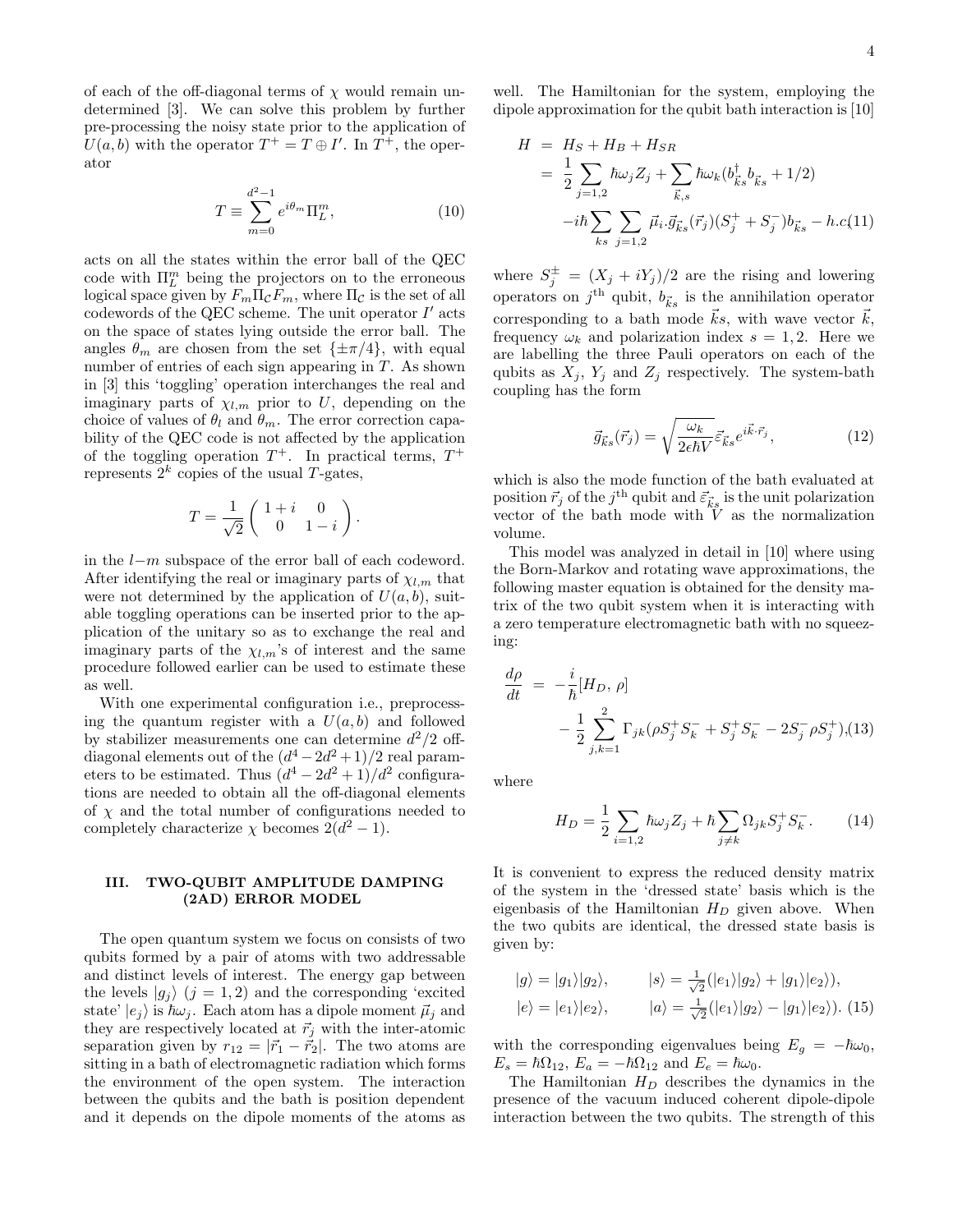,

interaction is given by  $\Omega_{jk}$ . For the two qubit case, we have

$$
\Omega_{12} = \Omega_{21} = \frac{3}{4} \sqrt{\Gamma_{11} \Gamma_{22}} \mathcal{G}(r_{12}),\tag{16}
$$

with

$$
\mathcal{G}(r_{12}) = -[1 - (\hat{\mu} \cdot \hat{r}_{12})^2] \frac{\cos(k_0 r_{12})}{k_0 r_{12}} \n+ [1 - 3(\hat{\mu} \cdot \hat{r}_{12})^2] \left[ \frac{\sin(k_0 r_{12})}{(k_0 r_{12})^2} + \frac{\cos(k_0 r_{12})}{(k_0 r_{12})^3} \right],
$$

where  $\hat{\mu} = \hat{\mu}_1 = \hat{\mu}_2$  is the unit vector along the electric dipole moment of the atomic qubits which are assumed to be aligned parallel to each other and  $\hat{r}_{12}$  is the unit vector along the line joining the two qubits. The  $\Omega_{12}$  term in  $H_D$  is responsible for coherently driving the excited state population between the two atomic qubits. The  $\Gamma_{ij}$ appearing in Eq. (16), are the spontaneous emission rates of each of the qubits due to their independent dissipative interactions with the bath and these rates are given by

$$
\Gamma_{jj} = \frac{\omega_j^3 \mu_j^2}{3\pi \epsilon \hbar c^3}.
$$

For the identical qubit case,  $\Gamma_{11} = \Gamma_{22} = \Gamma$ .

The coefficients  $\Gamma_{ik}$  for  $j \neq k$ , appearing in the master equation (13) represent collective, incoherent dissipation rates due to the system bath interaction. For the two qubit system we have

$$
\Gamma_{12} = \Gamma_{21} = \frac{3}{2} \sqrt{\Gamma_{11} \Gamma_{22}} \mathcal{F}(r_{12}) = \frac{3}{2} \Gamma \mathcal{F}(r_{12}), \qquad (17)
$$

where

$$
\mathcal{F}(r_{12}) = [1 - (\hat{\mu}.\hat{r}_{12})^2] \frac{\sin(k_0 r_{12})}{k_0 r_{12}} \n+ [1 - 3(\hat{\mu}.\hat{r}_{12})^2] \left[ \frac{\cos(k_0 r_{12})}{(k_0 r_{12})^2} - \frac{\sin(k_0 r_{12})}{(k_0 r_{12})^3} \right].
$$

The functions  $\mathcal{G}(r_{12})$  and  $\mathcal{F}(r_{12})$  represent the spatial dependence of the coherent and incoherent interactions between the qubits mediated by the bath. The wavelength,  $\lambda_0 = 2\pi/k_0$  corresponding to the wave number  $k_0$  appearing in the expressions for  $\mathcal{G}(r_{12})$  and  $\mathcal{F}(r_{12})$ sets the length scale for such interactions between the two qubits. Note that  $k_0$  is also equal to  $\omega_0/c$  where  $\omega_0 = (\omega_1 + \omega_2)/2$  and hence  $\lambda_0$  is the resonance wavelength of the qubits when they are identical. The two functions are plotted in Fig. 1

From Fig. 1 we see that as the separation between the qubits  $k_0r_{12} \rightarrow 0$  the functions  $\mathcal F$  and  $\mathcal G$  increase. The bath mediated coherent dynamics governed by  $\Omega_{12}$ as well as the collective decoherence rate given by  $\Gamma_{12}$ both become comparable to the independent dynamics of the qubits and we obtain a collective decoherence model with predominantly correlated errors. On the other hand  $k_0r_{12} \gg 1$  we have an independent decoherence model



FIG. 1: The functions  $\mathcal{F}(r_{12})$  (dashed, red line) and  $\mathcal{G}(r_{12})$ (blue line) are plotted as a function of the separation between the qubits in arbitrary units when the dipole moments of both qubits are aligned perpendicular to the line joining the two and with  $k_0 = 1$ .

with the errors due to the influence of the bath on each qubit being acting independent of each other.

We assume that the initial state of the system and environment is a product state so as to ensure completely positive reduced dynamics. Let the initial state of the environment be the vacuum and that of the two-qubit system in the dressed state basis be

$$
\rho = \begin{pmatrix}\n\rho_{ee} & \rho_{es} & \rho_{ea} & \rho_{eg} \\
\rho_{se} & \rho_{ss} & \rho_{sa} & \rho_{sg} \\
\rho_{ae} & \rho_{as} & \rho_{aa} & \rho_{ag} \\
\rho_{ge} & \rho_{gs} & \rho_{ga} & \rho_{gg}\n\end{pmatrix}.
$$
\n(18)

After the pair of qubits and its environment has interacted for a duration  $t$ , the time evolved reduced state of the system is given by [11]

$$
\rho_{\mathcal{E}} = \mathcal{E}^{2AD}(\rho) =
$$
\n
$$
\begin{pmatrix}\nA\rho_{ee} & J\rho_{es} & M\rho_{ea} & L\rho_{eg} \\
J^*\rho_{se} & B\rho_{ss} + C\rho_{ee} & P\rho_{sa} & T\rho_{sg} + U\rho_{es} \\
M^*\rho_{ae} & P^*\rho_{as} & D\rho_{aa} + E\rho_{ee} & Q\rho_{ag} + V\rho_{ea} \\
L^*\rho_{ge} & T^*\rho_{gs} + U^*\rho_{se} & Q^*\rho_{ga} + V^*\rho_{ae} & \rho_{gg} + F\rho_{ss} + G\rho_{aa} + H\rho_{ee}\n\end{pmatrix},
$$
\n(19)

where the functions  $A, B$ , etc. are given in Appendix A.

#### IV. CORRELATED NOISE

In the regime,  $k_0r_{12} \ll 1$ , we expect the collective decoherence of the pair of qubits, whose strength is given by  $\Gamma_{12}$ , to produce correlated noise on the qubit pair. This would mean that the probabilities for simultaneous errors on the two qubits will not factorize:  $p(x_1, x_2) \neq$  $p(x_1)p(x_2)$ . In general, a dynamical map  $\mathcal{E}_{1,2,\cdots,n}$  acting on *n* qubits as  $\rho'_{1,2,\dots,n} = \mathcal{E}_{1,2,\dots,n}(\rho_{1,2,\dots,n})$  produces correlated noise. The noise is uncorrelated only if the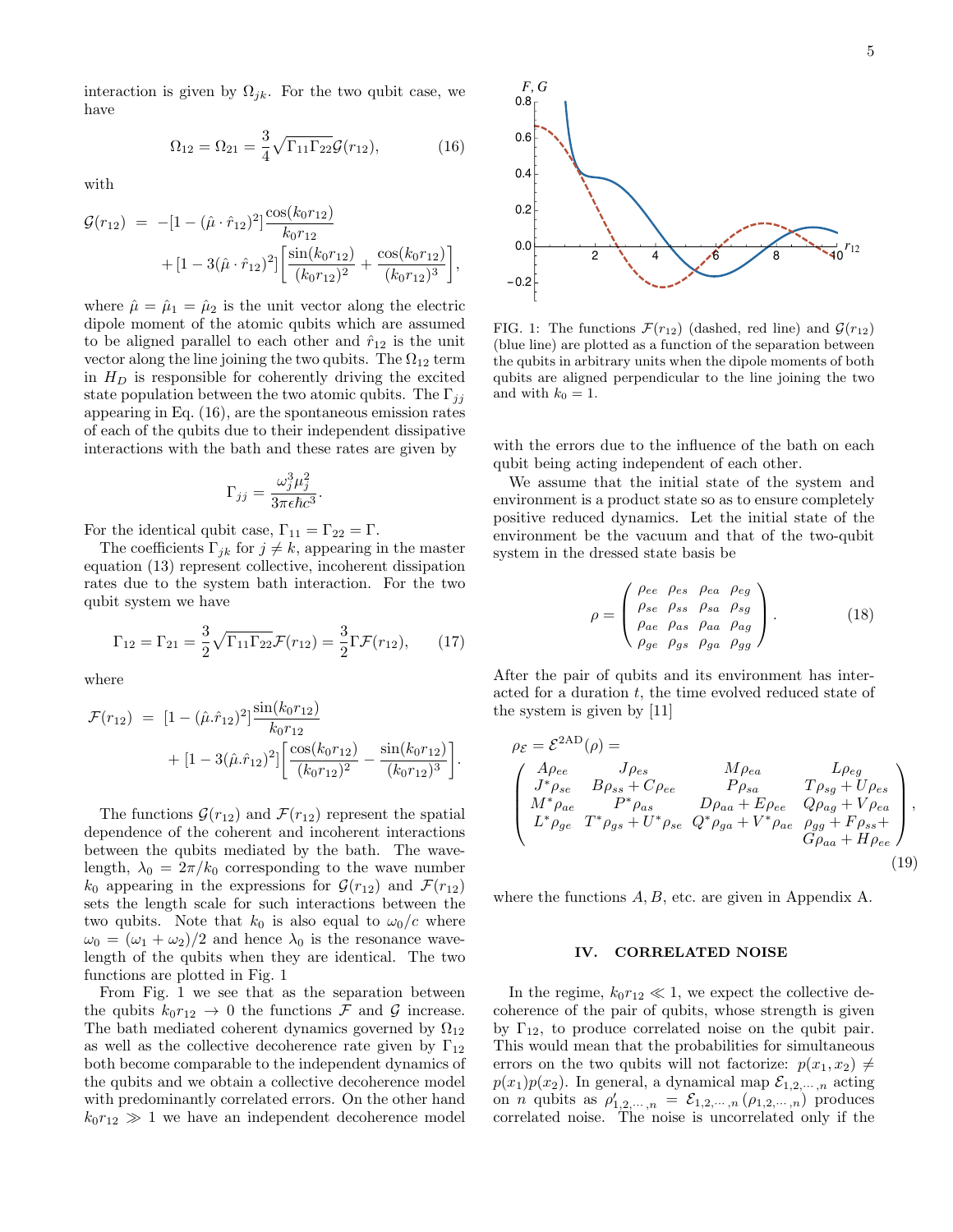action of the map is independent on each qubit; i.e,

$$
\mathcal{E}_{1,2,\cdots,n} = \mathcal{E}_1 \otimes \mathcal{E}_2 \otimes \cdots \otimes \mathcal{E}_n.
$$
 (20)

If the initial state is in the product form  $\rho_{1,2,\dots,n} = \rho_1 \otimes$  $\rho_2 \otimes \cdots \otimes \rho_n$ , noise of the type in Eq. (20) will preserve the product form. Any departure of  $\mathcal{E}_{1,2,\cdots,n}(\rho_{1,2,\cdots,n})$ from the product form leads to correlated noise which in turn will give rise to nonclassical correlations in quantum states  $\rho_{1,2,\dots,n}$  characterized by quantum discord. For the two qubit case, the noise is uncorrelated if we can write the process matrix in the form

$$
\mathcal{E}(\rho) = \sum_{jk,lm} \chi_{jk} \chi_{lm} (F_j \otimes F_l) \rho (F_k \otimes F_m), \qquad (21)
$$

From Eq. (21) we see that for uncorrelated noise, the process matrix  $\chi$  has the product form  $\chi_1 \otimes \chi_2$ .

We can quantify the degree of correlation in the noise on the two qubit system by defining a measure for the same as

$$
\mathcal{D} = \|\chi - (\chi_1 \otimes \chi_2)\|,\tag{22}
$$

where  $\lVert \cdot \rVert$  denotes an appropriate distance measure in the space of two qubit process matrices  $\chi$ . Since the process matrices are normal, we can use the trace distance as an appropriate distance measure [2]. The trace distance between two normal matrices  $\rho_A$  and  $\rho_B$  is defined as

$$
\|\rho_A - \rho_B\| \equiv \frac{1}{2} \sqrt{(\rho_A - \rho_B)^{\dagger} (\rho_A - \rho_B)} = \frac{1}{2} \sum_{j=1}^d |\lambda_j|,
$$

where  $\lambda_i$  are the eigenvalues (not necessarily real or positive) of the normal matrix  $\rho_A - \rho_B$ .

Note that any other suitable measure of distance or distinguishability that captures the above idea would also work, for example, quantum mutual information defined via quantum relative entropy:

$$
\mathcal{D}^* \equiv S(\rho_{AB}||\rho_A \otimes \rho_B) \n= S(\rho_A) + S(\rho_B) - S(\rho_{AB}),
$$
\n(23)

where  $S(\cdot)$  is von Neumann entropy and  $S(\cdot||\cdot)$  is quantum relative entropy. The quantity  $\mathcal{D}^*$  vanishes precisely if  $\rho_{AB}$  has the product form. In general,  $S(\rho_1||\rho_2)$  may diverge, which would happen if there is a non-vanishing overlap between the support of  $\rho_1$  and the kernel of  $\rho_2$ . For  $\mathcal{D}^*$ , this problem does not arise because the two arguments in the definition have identical support.

### V. CHARACTERIZATION OF  $\mathcal{E}^{\text{2AD}}$  VIA 5-QUBIT QECCD

We use the the  $[[5, 1]]$  QEC code introduced in Ref.  $[3]$ , with two logical basis states,

$$
|0_L\rangle = \frac{1}{2\sqrt{2}}(|00000\rangle + |00110\rangle + |01001\rangle - |01111\rangle
$$
  
\n
$$
-|10011\rangle + |10101\rangle + |11010\rangle + |11100\rangle)
$$
  
\n
$$
|1_L\rangle = XXXXX|0_L\rangle, \qquad (24)
$$

to reconstruct  $\mathcal{E}^{\text{2AD}}$  using QECCD. The code is capable of correcting arbitrary errors on the first two qubits which we consider as the primary system P. The QEC code states are represented in the computational basis and the stabilizers generators of the code are the mutually commuting operators, IZZZZ, XXXII, ZXZIX, and ZZXXI. An arbitrary logical state of the QEC code has the form

$$
|\Psi_L\rangle = \beta_0 |0_L\rangle + \beta_1 |1_L\rangle, \qquad |\beta_0|^2 + |\beta_1|^2 = 1. \tag{25}
$$

The register of five qubits is initialized in a logical state as given in Eq.  $(25)$  and the primary system **P** is subjected to  $\mathcal{E}^{2AD}$  noise, while the remaining three ancilla qubits are assumed to be noise free. The initial and final states of the five qubit register are therefore given by

$$
\rho_c = |\Psi_L\rangle\langle\Psi_L|,
$$
 and  $\rho_c^{\text{2AD}} = (\mathcal{E}^{\text{2AD}} \otimes I^{\otimes 3}) \rho_c,$ 

respectively. The sixteen operators corresponding to strings of length two taken from the set  $\{I, X, Y, Z\}$  $\{I, X, Y, Z\}$  form the error basis and the corresponding syndromes obtained through measurements of the stabilizers are given in Table I. Fig. 2 shows the quantum circuit to implement the stabilizer measurement for the 5-qubit QEC code in Eq. (24) using only one and two qubit interactions [30].

| $\overline{\mathrm{Error}}$ |    | YΙ                                              | ZΙ | $\perp IX$ | $I\bar{Y}$ | IZ | XX |
|-----------------------------|----|-------------------------------------------------|----|------------|------------|----|----|
| <i>IZZZZ</i>                |    |                                                 |    |            |            |    |    |
| $\overline{XXXII}$          |    |                                                 |    |            |            |    |    |
| <b>ZXZIX</b>                |    |                                                 |    |            |            |    |    |
| <b>ZZXXI</b>                |    |                                                 |    |            |            |    |    |
|                             |    |                                                 |    |            |            |    |    |
|                             | XY | $\frac{XZ}{YY}$ $\frac{YY}{YZ}$ $\frac{ZZ}{ZY}$ |    |            |            |    | ZZ |
| Error<br>IZZZZ              |    |                                                 |    |            |            |    |    |
| $\overline{XX}XII$          |    |                                                 |    |            |            |    |    |
| $\overline{ZXZ}IX$<br>ZZXXI |    |                                                 |    |            |            |    |    |

TABLE I: The error syndromes (patterns of measurement outcomes of the stabilizer operators) corresponding to errors on  $P$ . "+" represents +1 measurement out come upon the measurement of stabilizer  $S_j$  on  $\rho_c^{\text{2AD}}$ , while the "-" stands for measurement out come being -1.

# A. Diagonal terms of  $\chi^{2AD}$

As mentioned in Sec. II A 1 one can measure all the diagonal terms of the  $\chi$  matrix in a single apparatus configuration since all the stabilizers commute with each other. Knowing the error model and using Eq. (19) that gives the time evolution of the system  $P$ , we can compute the expected statistics for obtaining each of the syndromes in Table. I. This in turn gives the diagonal elements of the process matrix of the channel  $\mathcal{E}^{2AD}$  as in Eq. (6).

Equations. (18) and (19) give the states of  $P$  before and after the action of the noise. The Ref. [16] provides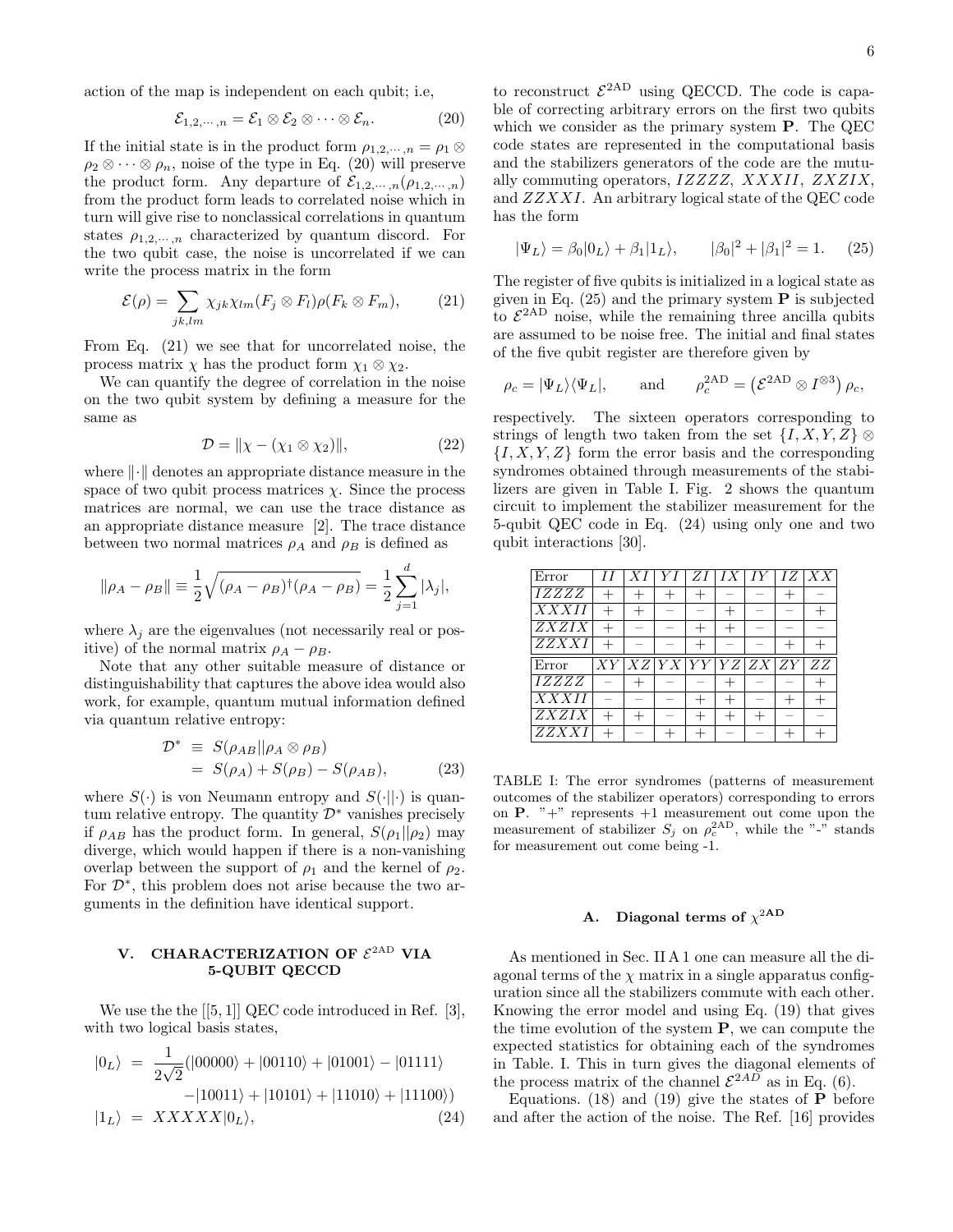

FIG. 2: Circuit to measure the stabilizer generators for our 5-qubit code using only one and two qubit interaction. The first four inputs to the circuit are the ancilla qubits in the state  $|+\rangle = \frac{|0\rangle+|1\rangle}{\sqrt{2}}$ . The last five input qubits correspond to the QEC code initialized in the state  $|\Psi\rangle_L$ . The boxes represent the controlled operations  $(X, Y, Z)$  with the control being the filled circle at the other end of the wire. The boxes  $S_j$  represent measurement in the computational basis.

the operator sum-difference representation of  $\mathcal{E}^{2AD}$  with Kraus-like operators  $\mathcal{K}^{\pm}_{j}$  according to which the action of the noise on the **P** of  $|\Psi_L\rangle$  is

$$
\rho_c^{\text{2AD}} = \sum_j (\mathcal{K}_j^+ \otimes \mathbb{1}_2^{\otimes 3}) \rho_c (\mathcal{K}_j^+ \otimes \mathbb{1}_2^{\otimes 3})^\dagger - (\mathcal{K}_j^- \otimes \mathbb{1}_2^{\otimes 3}) \rho_c (\mathcal{K}_j^- \otimes \mathbb{1}_2^{\otimes 3})^\dagger, \quad (26)
$$

where  $\mathbb{1}_2$  is identity on qubit. Before applying the  $\mathcal{E}^{2AD}$ , P is transformed to the dressed state basis using the unitary  $U_D \otimes \mathbb{1}^{\otimes 3}$ , where

$$
U_{\rm D} = \begin{pmatrix} 1 & 0 & 0 & 0 \\ 0 & 1/\sqrt{2} & 1/\sqrt{2} & 0 \\ 0 & 1/\sqrt{2} & -1/\sqrt{2} & 0 \\ 0 & 0 & 0 & 1 \end{pmatrix},
$$

and back to  $\{0,1\}$  basis after application of  $\mathcal{E}^{2AD}$  using  $(U_D \otimes 1^{\otimes 3})^{-1}$ . Alternatively, by inspection, one can write down the map corresponding to the noise in the matrix super-operator from of Eq.  $(1)$ . The matrix  $A$ corresponding to the  $\mathcal{E}^{\text{2AD}}$  is a  $16 \times 16$  sparse matrix with the following entries in the diagonal:

$$
(A, J, M, L, J^*, B, P, T, M^*, P^*, D, Q, L^*, T^*, Q^*, 1),
$$

where  $A, B, \ldots$  are given in Appendix A. The remaining non-zero elements of A are  $A_{6,1} = C$ ,  $A_{8,2} = U$ ,  $A_{11,1} =$  $E, \ \mathcal{A}_{12,3} = V, \ \mathcal{A}_{14,5} = U^*, \ \mathcal{A}_{15,9} = V^*, \ \mathcal{A}_{16,1} = H,$  $A_{16,6} = F$  and  $A_{16,11} = G$ . After transforming the initial logical state from Eq. (25) into the dressed state basis using the unitary  $U_D \otimes 1^{\otimes 3}$ , we can apply the map  $\mathcal{A} \otimes$  $\mathbb{1}_{4}^{\otimes 3}$  on the vectorized form of  $|\Psi_L\rangle\langle\Psi_L|$ . Here  $\mathbb{1}_4$  in the identity super-operator on each of the vectorized ancilla

qubits. Reshuffling the result back into a density matrix we get the state of the register after the action of the noise which can be expanded in the error basis as

$$
\rho_c^{\rm 2AD} = \sum_{lm}^{d^2-1} \chi_{l,m} |\Psi_L^l\rangle\langle \Psi_L^m|.
$$

Using Eq. (6), the diagonal elements of  $\chi^{2AD}$  are obtained as

$$
\chi_{II,II} = \frac{1}{16} [1 + A + B + D + 2(\text{Re}(J) + \text{Re}(L) + \text{Re}(M)) + \text{Re}(P) + \text{Re}(Q) + \text{Re}(T))],
$$

$$
\chi_{XI,XI} = \chi_{IX,IX} = \chi_{YZ,YZ} = \chi_{ZY,ZY}
$$
  
= 
$$
\frac{1}{32} [C + E + F + G + 2(\text{Re}(U) - \text{Re}(V)],
$$

$$
\chi_{YI,YI} = \chi_{IY,IY} = \chi_{XZ,XZ} = \chi_{ZX,ZX}
$$
  
= 
$$
\frac{1}{32} [C + E + F + G - 2(\text{Re}(U) - \text{Re}(V)],
$$

$$
\chi_{ZI,ZI} = \chi_{IZ,IZ} = \frac{1}{16} [1 + A - 2\text{Re}(L)],
$$
  
\n
$$
\chi_{XX,XX} = \chi_{YY,YY} = \frac{1}{16} [B + D + H - 2\text{Re}(P)],
$$
  
\n
$$
\chi_{XY,XY} = \chi_{YX,YY} = \frac{1}{16} H,
$$

$$
\chi_{ZZ,ZZ} = \frac{1}{16} [1 + A + B + D - 2(\text{Re}(J) - \text{Re}(L) + \text{Re}(M) - \text{Re}(P) + \text{Re}(Q) - \text{Re}(T))].
$$

The noise is symmetric on the two qubits i.e., action of the noise under the change of the label of the qubits is invariant. This is reflected in the fact that under the interchange of the qubit-label the equations above remain the same.

# B. Off-diagonal terms of  $\chi^{2AD}$

To find the off-diagonal terms of  $\chi^{2AD}$  using QECCD as described in Sec. II A 2, we have to pre-process the state  $\rho_c^{\text{2AD}}$  with unitaries  $U(a, b)$  described in Eq. (7) with suitable  $a$  and  $b$  chosen from the error basis. These will however yield only either the real or imaginary part of the off-diagonal terms of the process matrix. To obtain the other missing part, we will have to do an additional toggling operation that exchanges the real and imaginary parts of  $\chi^{2AD}$ . The necessary toggling operators are constructed following the heuristic described in the Sec. II A 3.

To determine the real/imaginary part of  $\chi_{l,m}$  not possible by applying  $U(a, b)$ , place equal number of the  $l<sup>th</sup>$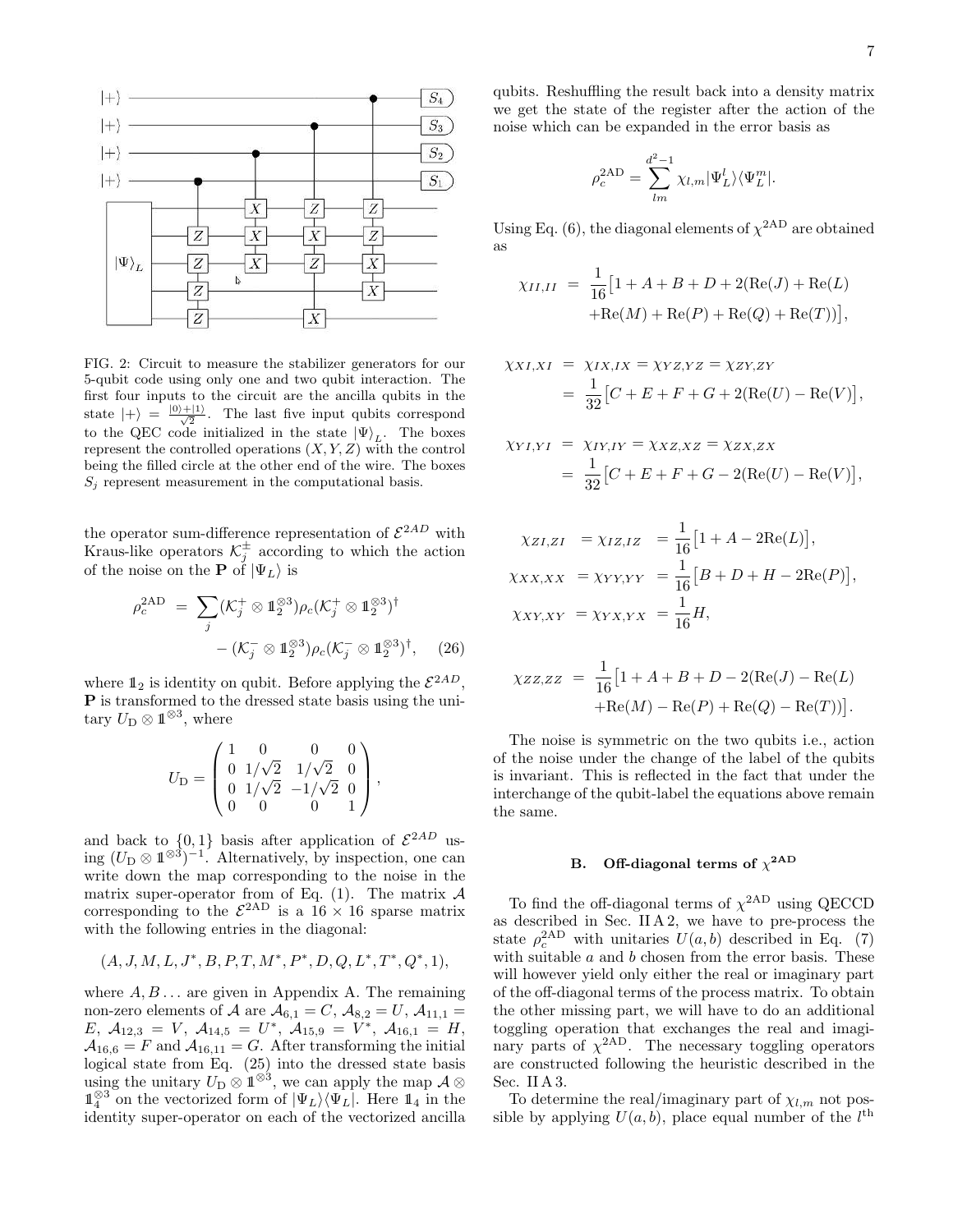,

and the  $m<sup>th</sup>$  error elements in the opposite partitions created by the coefficients  $(1 + i)$  and  $(1 - i)$  as

$$
T^{+} = \frac{1}{\sqrt{2}} \left[ (1+i) \sum_{l} F_{l} \rho_{c} F_{l} + (1-i) \sum_{m} F_{m} \rho_{c} F_{m} \right].
$$
\n(27)

For example to toggle the elements in the table corresponding to  $U(II, IZ)$  in Appendix B, place the elements  $II, IX, XI, XX, IY, YX, IZ, ZX$  and  $IZ, IY, XZ, XY, YZ, YY, ZZ, ZY$  in the different partitions i.e.,

$$
T_1^+ = \frac{1+i}{\sqrt{2}} (\rho_c + IX\rho_c IX + XI\rho_c XI + XX\rho_c XX + YI\rho_c YI + YX\rho_c YX + ZI\rho_c ZI + ZX\rho_c ZX) + \frac{1-i}{\sqrt{2}} (IZ\rho_c IZ + IY\rho_c IY + XZ\rho_c XZ + XY\rho_c XY + YZ\rho_c YZ + YY\rho_c YY + ZZ\rho_c ZZ + ZY\rho_c ZY).
$$

Similarly, other operators  $T_2^+$ , ...,  $T_7^+$  can be constructed.

The tables in Appendix B list the necessary unitary and toggling operations as well as the syndrome measurements that are to be performed to obtain both real and imaginary parts of all the non-zero off-diagonal terms of the process matrix  $\chi^{\text{2AD}}$ .

Further, in the independent regime,  $r_{12}/\lambda_0 \gg 1$  the quantities  $A, B, C, D, E, J, L, M, P, Q, T, U$  and V all

go to zero when  $t \to \infty$ , where as F, G, and H become equal to 1. All the diagonal and off-diagonal terms of the process matrix  $\chi^{2AD}$  reach the value 1/16 asymptotically and the matrix factors out as follows

$$
ind_{\chi_{\rm asy}}^{2AD} = \frac{1}{16} \begin{pmatrix} 1 & 0 & 0 & -1 \\ 0 & 1 & i & 0 \\ 0 & -i & 1 & 0 \\ -1 & 0 & 0 & 1 \end{pmatrix} \otimes \begin{pmatrix} 1 & 0 & 0 & -1 \\ 0 & 1 & i & 0 \\ 0 & -i & 1 & 0 \\ -1 & 0 & 0 & 1 \end{pmatrix}.
$$
\n(28)

In the collective regime where  $r_{12}/\lambda_0 \rightarrow 0$ , from Eq. (17) we see that  $\Gamma_{12} = \Gamma_{21} = \Gamma$  since  $\mathcal{F}(0) = 2/3$ . Then we see that  $A, B, C, E, J, L, M, P, T, U$ , and V go to zero as  $t \to \infty$ . At the same time we have D, F, G, and H going to 1 while  $Q \to e^{-i(\omega_0 - \Omega_{12})t}$ . This means that

$$
\chi_{II,II} = \chi_{ZZ,ZZ} = \frac{2 + \cos(\omega_0 - \Omega_{12})}{16}
$$

are oscillatory functions in the collective regime with a frequency  $\omega_0 - \Omega_{12}$ . Note that the function G in Eq. (16) goes to infinity when  $r_{12}/\lambda_0 \rightarrow 0$ . So  $\chi_{II,II}$  and  $\chi_{ZZ,ZZ}$ are rapidly oscillating functions of time when  $r_{12}$  is small. When the two qubits are very close together, we can average over the rapid oscillations and then  $\chi_{II,II}$  and  $\chi_{ZZ,ZZ}$  take on the limiting value of  $1/8$  along with the diagonal terms  $\chi_{YZ,YZ}$  and  $\chi_{XY,XY}$ . The terms  $\chi_{Z_2,Z_2}$ ,  $\chi_{XY,XY}$  and  $\chi_{YY,YY}$  become 1/8 while rest of the diagonal terms go to  $1/32$  as  $t \to \infty$  and the process matrix has non-factorizable asymptotic form:

| ┸<br>$col_{2}2AD$<br>$\chi_{\rm asy}$<br>32 | 4<br>0<br>$\theta$<br>$-2$<br>0<br>$-2$<br>$\theta$<br>$\theta$<br>$\theta$<br>$\theta$<br>$-2$<br>$\theta$<br>$-2$<br>0<br>$\theta$<br>$\boldsymbol{0}$ |  | $\theta$<br>1<br>$-2$<br>$\theta$<br>1<br>$\theta$<br>$\overline{0}$<br>-1<br>$-2$<br>0<br>$\theta$<br>$\imath$<br>$\theta$<br>ı<br>$\theta$ | $\Omega$<br>$\iota$<br>0<br>$\boldsymbol{\eta}$<br>$\theta$<br>$\theta$<br>$\theta$<br>$\theta$<br>$-1$<br>$\theta$<br>$-\iota$<br>—<br>$\theta$ | $-2$<br>$\theta$<br>2<br>$\Omega$<br>$\theta$<br>$\theta$<br>$\left( \right)$<br>$\Omega$<br>$\theta$<br>2<br>$-2$ | $\left( \right)$<br>$-i$<br>$\theta$<br>$\theta$<br>$\theta$<br>-1<br>$-i$<br>$\theta$<br>$\theta$<br>$\imath$<br>$\theta$<br>$-1$<br>$\boldsymbol{\eta}$<br>$\theta$ | $-2$<br>$\Omega$<br>$\Omega$<br>$\Omega$<br>$\theta$<br>4<br>$-2i$<br>$\Omega$<br>$\theta$<br>$-2i$<br>$\Omega$<br>$\theta$<br>$\Omega$<br>$\Omega$<br>$\Omega$<br>$\overline{2}$ | 0<br>0<br>0<br>0<br>$\theta$<br>2i<br>$\overline{2}$<br>0<br>0<br>$\overline{2}$<br>$-2i$<br>$\theta$<br>0<br>0<br>$\theta$<br>$\theta$ | 0<br>$-1$<br>$\imath$<br>$\theta$<br>$-1$<br>$\theta$<br>$\theta$<br>1<br>$\imath$<br>$\theta$<br>$\overline{0}$<br>$-2$<br>$\theta$<br>$\theta$ | 0<br>I,<br>0<br>$\boldsymbol{\eta}$<br>$\theta$<br>$\theta$<br>$-i$<br>1<br>$\theta$<br>$\theta$<br>$\theta$<br>$-i$<br>$\overline{\phantom{0}}$<br>$\theta$ | $\theta$<br>$\left( \right)$<br>$\Omega$<br>$\theta$<br>$\theta$<br>2i<br>$\overline{2}$<br>$\left( \right)$<br>$\theta$<br>$\overline{2}$<br>$-2i$<br>$\theta$<br>$\Omega$<br>$\theta$<br>$\cup$<br>$\theta$ | $-2$<br>$\Omega$<br>$\Omega$<br>$\theta$<br>$\theta$<br>$\theta$<br>2i<br>$\theta$<br>$\theta$<br>2i<br>4<br>0<br>$\Omega$<br>0<br>0<br>$\overline{2}$ | $\Omega$<br>$-i$<br>—1<br>$\Omega$<br>$-i$<br>$\Omega$<br>$\theta$<br>$\imath$<br>—1<br>$\Omega$<br>0<br>$\Omega$<br>$\imath$<br>T<br>$\theta$ | $-2$<br>$\theta$<br>$\theta$<br>$\overline{2}$<br>$\theta$<br>0<br>$\theta$<br>$\theta$<br>$\theta$<br>$\overline{0}$<br>$\theta$<br>$\theta$<br>$\overline{2}$<br>$\theta$<br>$\theta$<br>$-2$ | $\theta$<br>— 1<br>$\boldsymbol{\eta}$<br>$\theta$<br>$\theta$<br>$\theta$<br>1<br>$\iota$<br>$\Omega$<br>$\theta$<br>$-i$<br>$\theta$<br>-1<br>$-i$<br>$\theta$ | $\theta$<br>$-2$<br>$\overline{\phantom{m}}$<br>$\theta$<br>$-2$<br>$\theta$<br>$\theta$<br>$\dot{i}$<br>$\overbrace{\phantom{12322111}}$<br>$\theta$<br>$\theta$<br>$\theta$<br>$\imath$<br>$\theta$ | $\theta$<br>$\left( \right)$<br>$\theta$<br>$-2$<br>2<br>$\theta$<br>$\theta$<br>$\left( \right)$<br>$\theta$<br>2<br>$\theta$<br>$-2\,$<br>$\theta$<br>$\theta$<br>4 |  | $\left( 29\right)$ |  |
|---------------------------------------------|----------------------------------------------------------------------------------------------------------------------------------------------------------|--|----------------------------------------------------------------------------------------------------------------------------------------------|--------------------------------------------------------------------------------------------------------------------------------------------------|--------------------------------------------------------------------------------------------------------------------|-----------------------------------------------------------------------------------------------------------------------------------------------------------------------|-----------------------------------------------------------------------------------------------------------------------------------------------------------------------------------|-----------------------------------------------------------------------------------------------------------------------------------------|--------------------------------------------------------------------------------------------------------------------------------------------------|--------------------------------------------------------------------------------------------------------------------------------------------------------------|---------------------------------------------------------------------------------------------------------------------------------------------------------------------------------------------------------------|--------------------------------------------------------------------------------------------------------------------------------------------------------|------------------------------------------------------------------------------------------------------------------------------------------------|-------------------------------------------------------------------------------------------------------------------------------------------------------------------------------------------------|------------------------------------------------------------------------------------------------------------------------------------------------------------------|-------------------------------------------------------------------------------------------------------------------------------------------------------------------------------------------------------|-----------------------------------------------------------------------------------------------------------------------------------------------------------------------|--|--------------------|--|
|---------------------------------------------|----------------------------------------------------------------------------------------------------------------------------------------------------------|--|----------------------------------------------------------------------------------------------------------------------------------------------|--------------------------------------------------------------------------------------------------------------------------------------------------|--------------------------------------------------------------------------------------------------------------------|-----------------------------------------------------------------------------------------------------------------------------------------------------------------------|-----------------------------------------------------------------------------------------------------------------------------------------------------------------------------------|-----------------------------------------------------------------------------------------------------------------------------------------|--------------------------------------------------------------------------------------------------------------------------------------------------|--------------------------------------------------------------------------------------------------------------------------------------------------------------|---------------------------------------------------------------------------------------------------------------------------------------------------------------------------------------------------------------|--------------------------------------------------------------------------------------------------------------------------------------------------------|------------------------------------------------------------------------------------------------------------------------------------------------|-------------------------------------------------------------------------------------------------------------------------------------------------------------------------------------------------|------------------------------------------------------------------------------------------------------------------------------------------------------------------|-------------------------------------------------------------------------------------------------------------------------------------------------------------------------------------------------------|-----------------------------------------------------------------------------------------------------------------------------------------------------------------------|--|--------------------|--|

#### C. Noise correlation in the 2AD channel

Since the coefficients  $A, B$ , etc. that appear in Eq. (19) are time dependent, the dynamical map  $\mathcal{E}^{\text{2AD}}$  and the corresponding process matrix also have time dependence.

In Fig. 3(a), the time dependence of the measure of correlation in the noise,  $D$  is plotted for the cases where the two qubits are close by with  $r_{12} = 0.1$  in units of  $\lambda_0$  and where the two are far apart with  $r_{12} = 100$ . We see that when the two qubits are close to each other the measure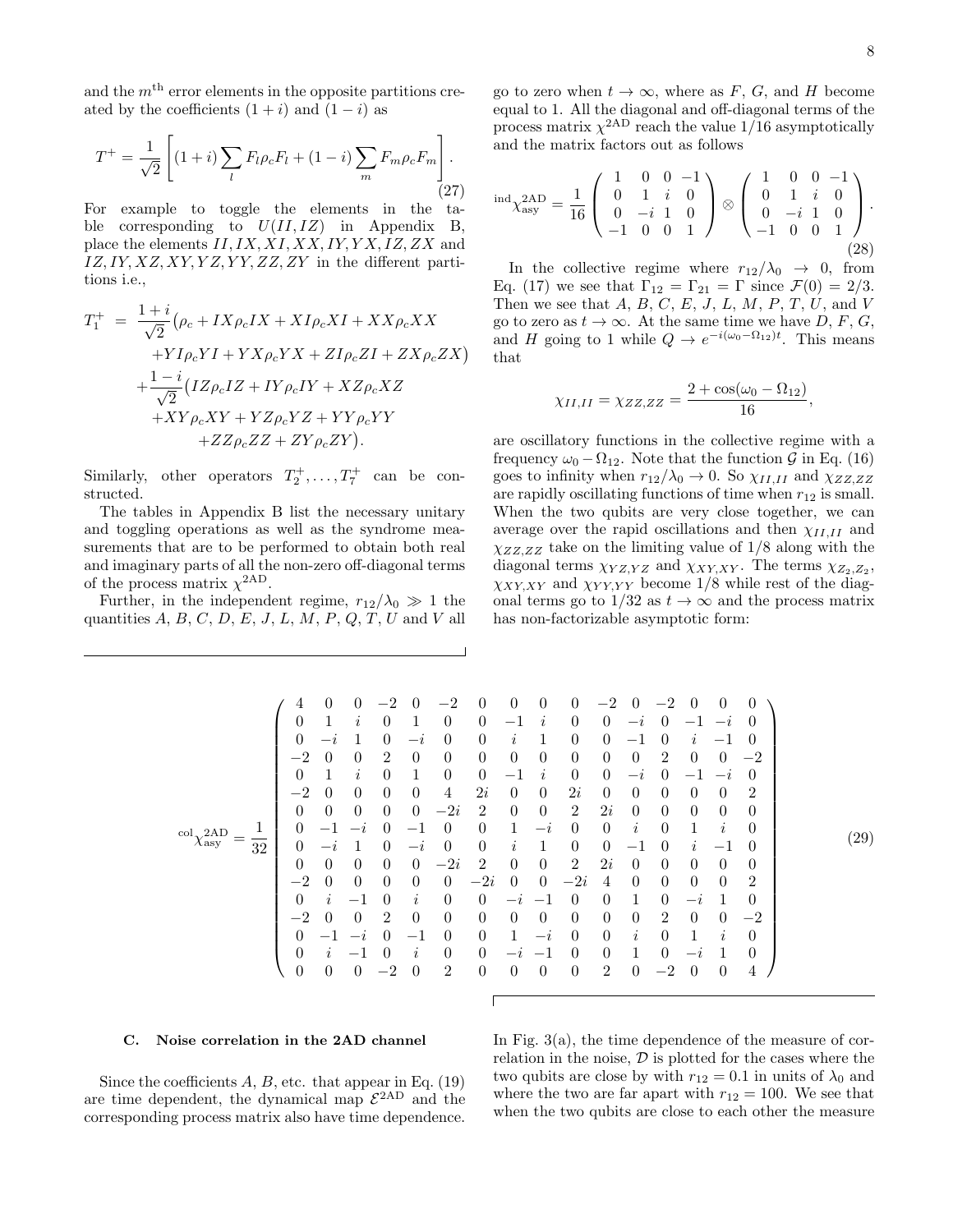of correlation in the noise is finite indicating that the coherent as well as incoherent couplings between the two qubits mediated by the bath leads to correlated errors on the two qubits. When  $r_{12}$  is large, the measure of correlation is identically zero at all times. In Fig. 3(b), the maximum of  $D$  as a function of time is plotted against the inter qubit separation  $r_{12}$ . We again see that, as expected, when the separation increases, the degree of correlation in the  $\mathcal{E}^{\text{2AD}}$  noise decreases.



FIG. 3: (a)  $\mathcal D$  of Eq.(22) plotted against t both in the collective regime (solid curve,  $r_{12} = 0.1$ ) and the independent regime (dashed curve,  $r_{12} = 100$ ). In the independent regime, there is no correlation between the noise acting on the two qubits. (b)  $\mathcal{D}_{\text{max}}$  is the value of  $\mathcal{D}$  maximized over t for each  $r_{12}$  is plotted as a function of  $r_{12}$ . We see that for large values of the inter-qubit separation, the correlation in the noise approaches zero. The values assigned to the bath parameters are  $\gamma_0 = 0.5$ ,  $\omega_0 = 1$  and  $k_0 = 1$  in the units where  $\hbar = 1$ .

In view of Figure 3(b), sufficient far-spaced qubits subjected to the 2AD noise will fail to produce any quantum correlation when start in a product state. However, as the collective-noise regime is approached, qubits start in a product can have non-classical correlation characterized by quantum discord under the  $\mathcal{E}^{\text{2AD}}$  noise.



FIG. 4: The discord maximized over t for each  $r_{12}$  is plotted as a function of  $r_{12}$ . We see that for large values of the interqubit separation, the discord approaches zero, in accordance with the asymptotically vanishing  $\mathcal{D}_{\text{max}}$  in Fig. 3(b). The values assigned to the bath parameters are  $\gamma_0 = 0.5$ ,  $\omega_0 = 1$ and  $k_0 = 1$  in the units where  $\hbar = 1$ .

lations between the qubits as characterized by quantum discord even if the qubits are in an initial product state. In the case of  $\mathcal{E}^{2AD}$ , as the inter-qubit distance is increased the correlation in the noise decreases resulting in the decrease of quantum discord generated. Fig. 4 shows the quantum discord as defined in Ref. [31] in a two-qubit system (starting in the product state  $|0\rangle \otimes |0\rangle$ ) evolving under  $\mathcal{E}^{2AD}$  as a function of inter-qubit distance  $r_{12}$ . The value of quantum discord approaches zero as the correlation in the  $\mathcal{E}^{\text{2AD}}$  goes to zero.

#### VI. DISCUSSION AND CONCLUSION

In this work, we studied the dependence of the 2AD (2-qubit amplitude damping) channel on inter-qubit separation, showing in particular that it becomes completely uncorrelated in the independent limit, but retains strong correlation in the collective limit. Correlatedness of the noise is quantified in terms of the departure of the process matrix from the product form. Further, we presented a detailed QECCD protocol to completely characterize 2AD noise. The protocol can be easily extended for the characterization of both dissipative [11] and nondissipative [32] dynamics due to squeezed-thermal bath, replacing the vacuum bath.

The protocol can be physically implemented on NMR systems[33], linear optics with post selection [34] and super conducting qubit system [35] that are used for achieving fault tolerant quantum computation.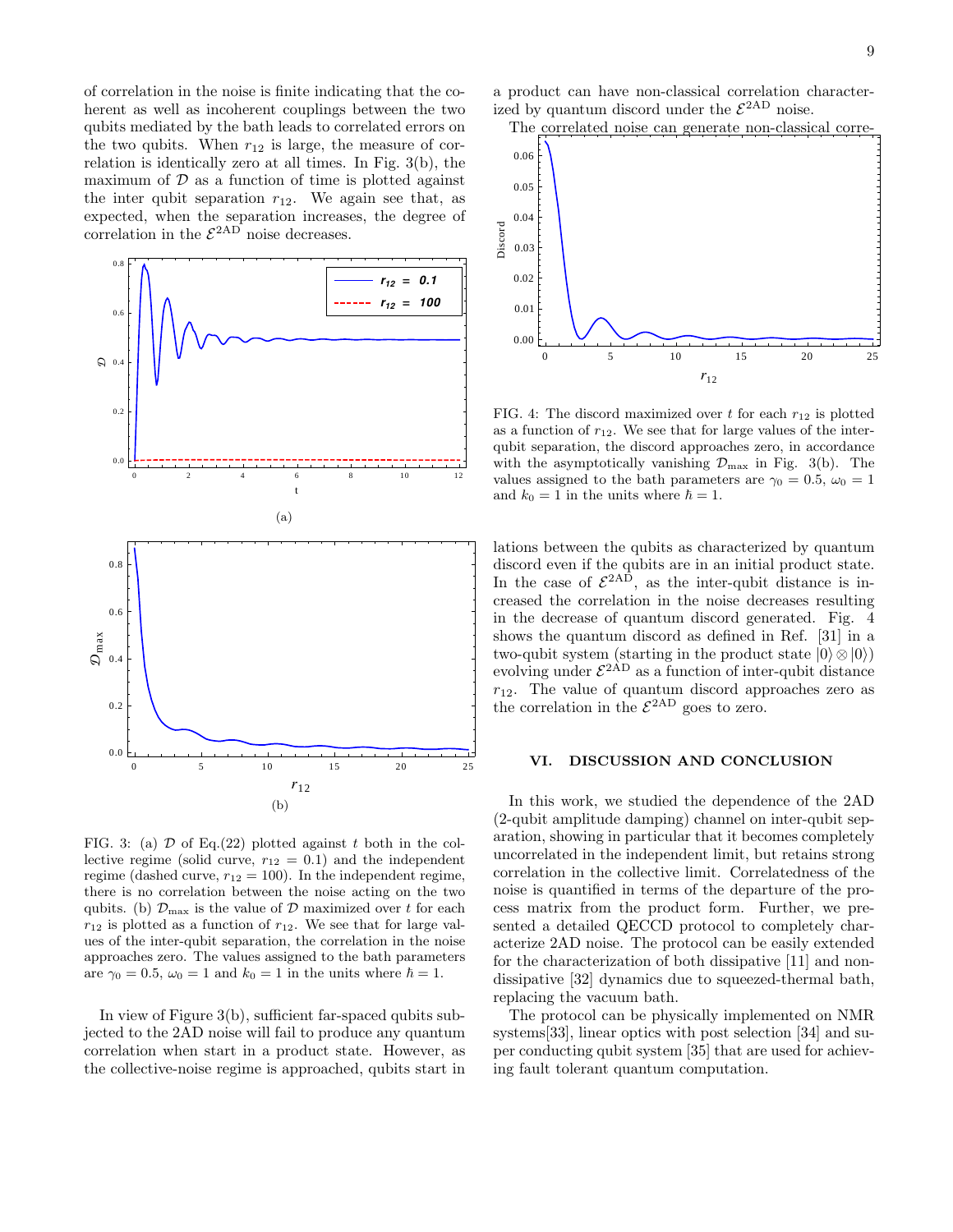- [1] D. A. Lidar and T. Brun, Quantum Error Correction (Cambridge University Press, 2013).
- [2] M. Nielsen and I. Chuang, Quantum Computation and Quantum Information (Cambridge University Press (Cambridge), 2000).
- [3] S. Omkar, R. Srikanth, and S. Banerjee, Phys. Rev. A 91, 012324 (2015).
- [4] W. G. Unruh, Phys. Rev. A **51**, 992 (1995).
- [5] E. Knill, R. Laflamme, and W. H. Zurek, Science 279, 342 (1998).
- [6] N. Boulant, T. F. Havel, M. A. Pravia, and D. G. Cory, Phys. Rev. A 67, 042322 (2003).
- [7] R. Laflamme et al., Phy. Rev. Lett. 77, 198 (1996).
- [8] G. Chiribella, M. Dall'Arno, G. M. D'Ariano, C. Macchiavello, and P. Perinotti, Phys. Rev. A 83, 052305 (2011).
- [9] C.-K. Li, M. Nakahara, Y.-T. Poon, N.-S. Sze, and H. Tomita, Physics Letters A 375, 3255 (2011), ISSN 0375-9601.
- [10] Z. Ficek and R. Tanas, Phys. Rep. **372**, 369 (2002).
- [11] S. Banerjee, V. Ravishankar, and R. Srikanth, Ann. of Phys. 325, 816 (2010).
- [12] L. Henderson and V. Vedral, J. Phys. A: Math. Gen. 34, 6899 (2001).
- [13] H. Ollivier and W. Zurek, Phys. Rev. Lett. 88, 017901  $(2001)$ .
- [14] E. C. G. Sudarshan, P. M. Mathews, and J. Rau, Phys. Rev. 121, 920 (1961).
- [15] K. Kraus, States, Effects and Operations: Fundamental Notions of Quantum Theory, vol. 190 of Lecture notes in Physics (Spring-Verlag, New York, 1983).
- [16] S. Omkar, R. Srikanth, and S. Banerjee, Quantum Information Processing pp. 1–15 (2015), ISSN 1570-0755.
- [17] G. M. D'Ariano, Fortschritte der Physik 48, 579 (2000).
- [18] G. M. D'Ariano and P. Lo Presti, Phys. Rev. Lett. 86, 4195 (2001).
- [19] J. B. Altepeter et al., Phys. Rev. Lett. **90**, 193601 (2003).
- [20] G. M. D'Ariano, Phy. Lett. A **300**, 1 (2002).
- [21] M. Mohseni and D. A. Lidar, Phys. Rev. Lett. 97, 170501 (2006).
- [22] M. Mohseni and D. A. Lidar, Phys. Rev. A 75, 062331 (2007).
- [23] J. Emerson et al., Science **317**, 1893 (2007).
- [24] M. Silva, E. Magesan, D. W. Kribs, and J. Emerson, Phys. Rev. A 78, 012347 (2008).
- [25] A. Bendersky, F. Pastawski, and J. P. Paz, Phys. Rev. Lett. 100, 190403 (2008).
- [26] C. T. Schmiegelow, A. Bendersky, M. A. Larotonda, and J. P. Paz, Physical Review Letters 107, 100502 (2011).
- [27] D. Gottesman (2009), arXiv:0904.2557.
- [28] S. Omkar, R. Srikanth, and S. Banerjee, Phys. Rev. A 91, 052309 (2015).
- [29] D. Gottesman, Stabilizer codes and quantum error correction (1997), ph.D Thesis, arXiv:quant-ph/9705052.
- [30] M. Gupta, A. Pathak, R. Srikanth, and P. K. Panigrahi, Int. Journal of Quantum Information 5, 627 (2007).
- [31] B. Dakić, V. Vedral, and i. c. v. Brukner, Phys. Rev. Lett. 105, 190502 (2010).
- [32] S. Banerjee, V. Ravishankar, and R. Srikanth, The European Physical Journal D 56, 277 (2010), ISSN 1434-6060.
- [33] A. Shukla, K. R. K. Rao, and T. S. Mahesh, Phys. Rev. A 87, 062317 (2013).
- [34] E. Knill, R. Laflamme, and G. J. Milburn, Nature 409, 46 (2001).
- [35] R. Barends and et.al, Nature 508, 500 (2014).

Appendix A: The coefficients appearing in  $\rho_t$ 

$$
A = e^{-2\Gamma t},
$$
  
\n
$$
B = e^{-(\Gamma + \Gamma_{12})t},
$$
  
\n
$$
C = \frac{\Gamma + \Gamma_{12}}{\Gamma - \Gamma_{12}} [1 - e^{-(\Gamma - \Gamma_{12})t}] e^{-(\Gamma + \Gamma_{12})t},
$$
  
\n
$$
D = e^{-(\Gamma - \Gamma_{12})t},
$$
  
\n
$$
E = \frac{\Gamma - \Gamma_{12}}{\Gamma + \Gamma_{12}} [1 - e^{-(\Gamma + \Gamma_{12})t}] e^{-(\Gamma - \Gamma_{12})t},
$$
  
\n
$$
F = 1 - e^{-(\Gamma + \Gamma_{12})t},
$$

$$
F = 1 - e^{-(\Gamma + \Gamma_{12})t},
$$
  
\n
$$
G = 1 - e^{-(\Gamma - \Gamma_{12})t},
$$

$$
H = \frac{\Gamma + \Gamma_{12}}{2\Gamma} \left\{ 1 - \frac{2}{\Gamma - \Gamma_{12}} \left[ \frac{\Gamma + \Gamma_{12}}{2} \left( 1 - e^{-(\Gamma - \Gamma_{12})t} \right) \right. \\ \left. + \frac{\Gamma - \Gamma_{12}}{2} \right] e^{-(\Gamma + \Gamma_{12})t} \right\}
$$

$$
+ \frac{\Gamma - \Gamma_{12}}{\Gamma + \Gamma_{12}} \left\{ 1 - e^{-(\Gamma - \Gamma_{12})t} - \frac{\Gamma - \Gamma_{12}}{2\Gamma} (1 - e^{-2\Gamma t}) \right\}.
$$

$$
J = e^{-i(\omega_0 - \Omega_{12})t} e^{-(3\Gamma + \Gamma_{12})t/2}.
$$
  
\n
$$
L = e^{-i2\omega_0 t} e^{-\Gamma t}.
$$
  
\n
$$
M = e^{-i(\omega_0 + \Omega_{12})t} e^{-(3\Gamma - \Gamma_{12})t/2}.
$$
  
\n
$$
P = e^{-i2\Omega_{12}t} e^{-\Gamma t}.
$$
  
\n
$$
Q = e^{-i(\omega_0 - \Omega_{12})t} e^{-(\Gamma - \Gamma_{12})t/2}.
$$
  
\n
$$
T = e^{-i(\omega_0 + \Omega_{12})t} e^{-(\Gamma + \Gamma_{12})t/2}.
$$

$$
U = \frac{\Gamma + \Gamma_{12}}{\Gamma^2 + 4\Omega_{12}^2} e^{-i(\omega_0 + \Omega_{12})t} e^{-(\Gamma + \Gamma_{12})t/2}
$$
  
 
$$
\times \left\{ 2\Omega_{12} e^{-\Gamma t} \sin(2\Omega_{12}t) + \Gamma[1 - e^{-\Gamma t} \cos(2\Omega_{12}t)] \right\}
$$
  
 
$$
+ i \frac{\Gamma + \Gamma_{12}}{\Gamma^2 + 4\Omega_{12}^2} e^{-i(\omega_0 + \Omega_{12})t} e^{-(\Gamma + \Gamma_{12})t/2}
$$
  
 
$$
\times \left\{ 2\Omega_{12} [1 - e^{-\Gamma t} \cos(2\Omega_{12}t)] - \Gamma e^{-\Gamma t} \sin(2\Omega_{12}t) \right\}.
$$

$$
V = i \frac{\Gamma - \Gamma_{12}}{\Gamma^2 + 4\Omega_{12}^2} e^{-i(\omega_0 - \Omega_{12})t} e^{-(\Gamma - \Gamma_{12})t/2}
$$
  
 
$$
\times \left\{ 2\Omega_{12} [1 - e^{-\Gamma t} \cos(2\Omega_{12} t)] - \Gamma e^{-\Gamma t} \sin(2\Omega_{12} t) \right\}
$$
  
 
$$
- \frac{\Gamma - \Gamma_{12}}{\Gamma^2 + 4\Omega_{12}^2} e^{-i(\omega_0 - \Omega_{12})t} e^{-(\Gamma - \Gamma_{12})t/2}
$$
  
 
$$
\times \left\{ 2\Omega_{12} e^{-\Gamma t} \sin(2\Omega_{12} t) + \Gamma [1 - e^{-\Gamma t} \cos(2\Omega_{12} t)] \right\}.
$$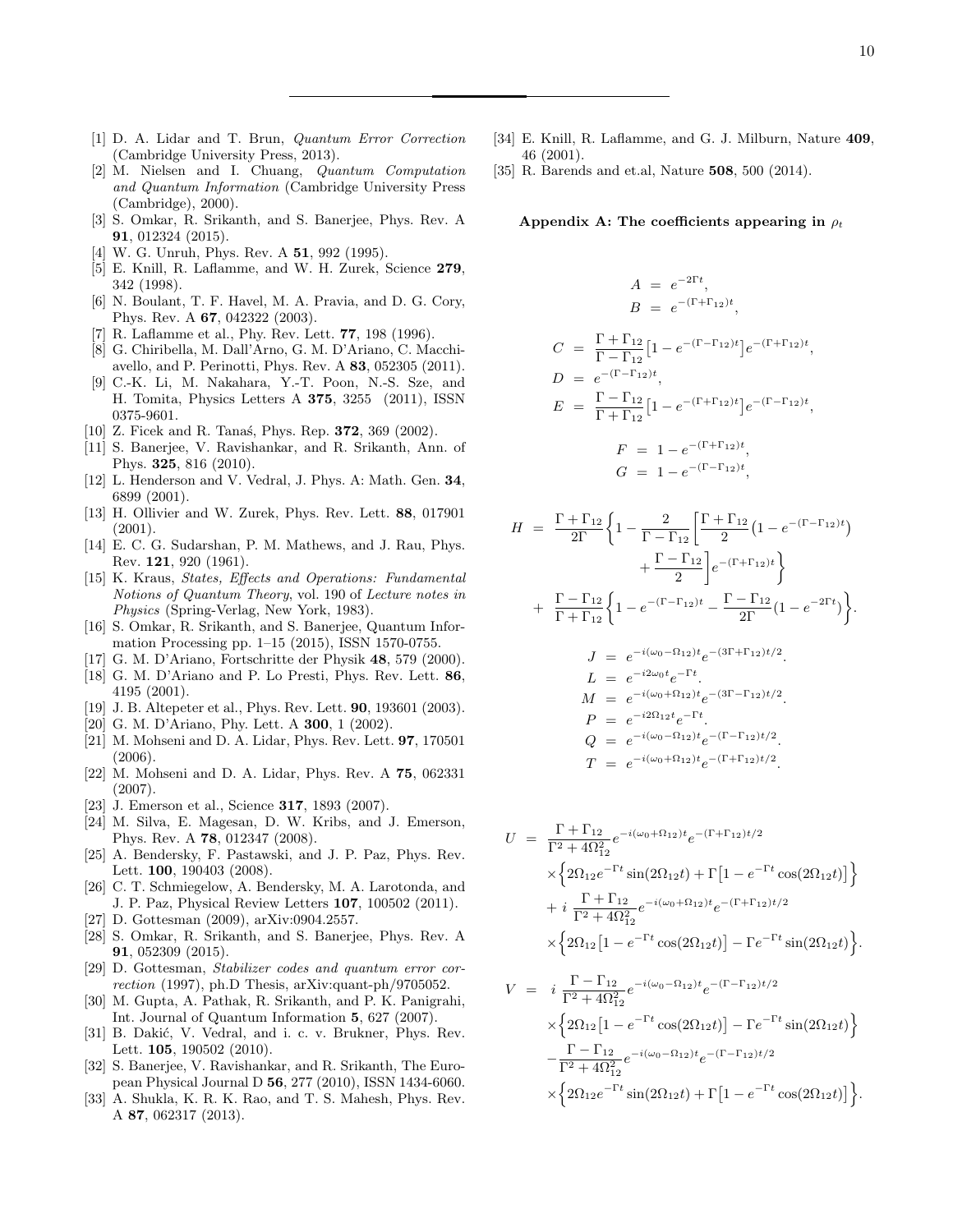### Appendix B: Protocol to characterize the 2AD channel

The tables below give the unitary operators, measurements and the toggling operators to be used to pre-process the noisy state and the syndrome statistics that are to be collected for estimating the real and imaginary parts of the off-diagonal elements of the process matrix. In the tables below the first column indicates the unitary operator to be used, the second column indicates the syndrome to be measured and the third column lists the toggling operators (if any) to be used. The last column shows the element of  $\chi^{2AD}$  that is measured along with its value.

|          | II              |             | $None Re(\chi_{II,IZ}) = \frac{1}{16}[A-1+Re(J)+Re(M)-Re(Q)-Re(T)]$                                                            |
|----------|-----------------|-------------|--------------------------------------------------------------------------------------------------------------------------------|
| U(II,IZ) |                 | $T_1^+$     | $\left[\text{Im}(\chi_{II,IZ})=\frac{1}{16}[2 \text{ Im}(L)+\text{Im}(J)+\text{Im}(M)+\text{Im}(Q)+\text{Im}(T)\right]$        |
|          | $IX\vert T_1^+$ |             | $Re(\chi_{IX, IY}) = 0$                                                                                                        |
|          |                 |             | None $\text{Im}(\chi_{IX,IV}) = \frac{1}{32}[C + E + F + G + 2\text{Re}(U) - 2\text{Re}(V)]$                                   |
|          |                 |             | $XI\big[\text{None}\big]\text{Re}(\chi_{XI,XZ})=\frac{1}{32}(C+E-F-G)$                                                         |
|          |                 | $T_1^+$     | $\lim(\chi_{XI,XZ}) = \frac{1}{16} [\text{Im}(U) - \text{Im}(V)]$                                                              |
|          |                 |             | $XX T_1^+ {\rm Re}(\chi_{XX,XY})=0$                                                                                            |
|          |                 |             | None $\ln(\chi_{XX,XY}) = \frac{1}{16}H$                                                                                       |
|          |                 |             | IY None $\text{Re}(\chi_{IY,YZ}) = \frac{1}{32}(C+E-F-G)$                                                                      |
|          |                 | $T_1^+$     | $\lim_{(X_1, Y_1, Y_2)} = \frac{1}{16} [\text{Im}(U) - \text{Im}(V)]$                                                          |
|          |                 |             | $YX T_1^+$  Re $(\chi_{YX,YY})=0$                                                                                              |
|          |                 |             | None $\ln(\chi_{YX,YY}) = \frac{1}{16}H$                                                                                       |
|          | IZ              |             | $\left \text{None}\right  \text{Re}\chi_{IZ,ZZ} = \frac{1}{16}[A-1-\text{Re}(J)-\text{Re}(M)+\text{Re}(Q)+\text{Re}(T)\right $ |
|          |                 | $T_1^+$     | $\left[\text{Im}\chi_{IZ,ZZ}=\frac{1}{16}[\text{Im}(J)-2\text{Im}(L)+\text{Im}(M)+\text{Im}(Q)+\text{Im}(T)]\right]$           |
|          |                 | $ZX T_1^+ $ | $Re(\chi_{ZX,ZY})=0$                                                                                                           |
|          |                 |             | None $\text{Im}(\chi_{YX,YY}) = \frac{1}{32} [C + E + F + G - 2(\text{Re}(X) - \text{Re}(Y))]$                                 |

|          | II |            | $\text{None} \bigg[ \text{Re}(\chi_{II,ZI}) = \frac{1}{16} [A - 1 + \text{Re}(J) + \text{Re}(M) - \text{Re}(Q) - \text{Re}(T) ]$ |
|----------|----|------------|----------------------------------------------------------------------------------------------------------------------------------|
| U(II,ZI) |    |            | $T_2^+$ $\left[\text{Im}(\chi_{II,ZI})=\frac{1}{16}[2 \text{ Im}(L)+\text{Im}(J)+\text{Im}(M)+\text{Im}(Q)+\text{Im}(T)\right]$  |
|          |    |            | IX None $\text{Re}(\chi_{IX,ZX}) = \frac{1}{32}(C+E-F-G)$                                                                        |
|          |    |            | $T_2^+$ $\left[\text{Im}[\chi_{IX,ZX}]=\frac{1}{16}(\text{Im}(U)-\text{Im}(V)]\right]$                                           |
|          |    |            | $XI   T_2^+   \text{Re}(\chi_{XI,YI}) = 0$                                                                                       |
|          |    |            | None $\text{Im}(\chi_{XI,YI}) = \frac{1}{32}[C + E + F + G + 2\text{Re}(U) + 2\text{Re}(V)]$                                     |
|          |    |            | $XX T_2^+ $ Re $(\chi_{XX,YX})=0$                                                                                                |
|          |    |            | None $\ln(\chi_{XX,YX}) = \frac{1}{16}H$                                                                                         |
|          |    | $XY T_2^+$ | $Re(\chi_{XY,YY})=0$                                                                                                             |
|          |    |            | None $\ln(\chi_{XY,YY}) = \frac{1}{16}H$                                                                                         |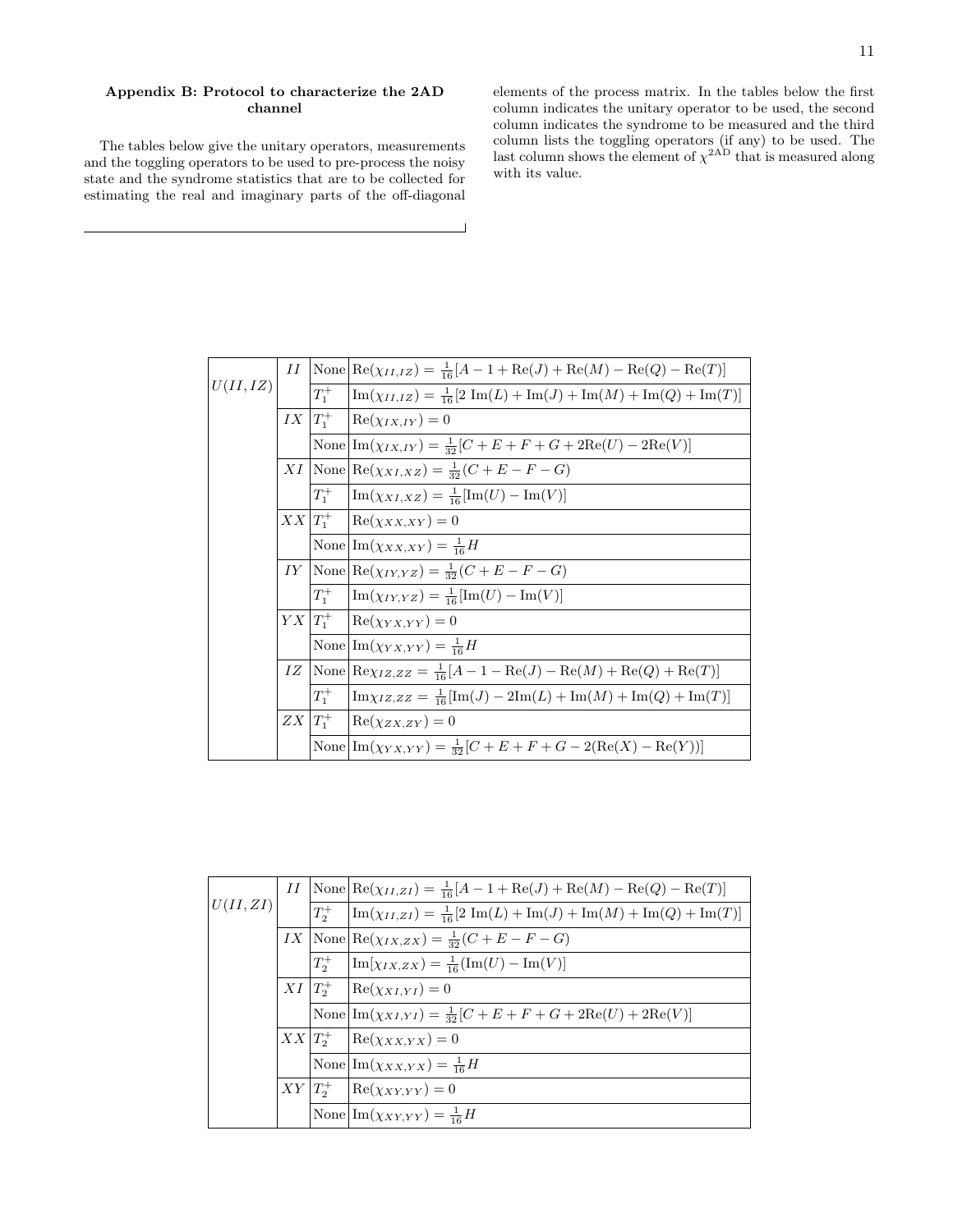|          |             | <i>II</i> $\vert$ None $\vert \text{Re}(\chi_{II,XX}) = \frac{1}{16} [B - D + \text{Re}(J) - \text{Re}(M) - \text{Re}(Q) + \text{Re}(T)]$ |
|----------|-------------|-------------------------------------------------------------------------------------------------------------------------------------------|
| U(II,XX) | $T_3^+$     | $\left[\text{Im}(\chi_{II,XX})=\frac{1}{16}[2 \text{ Im}(P)-\text{Im}(J)+\text{Im}(M)-\text{Im}(Q)+\text{Im}(T)\right]$                   |
|          |             | $IX   \text{None}   \text{Re}(\chi_{IX, XI}) = \frac{1}{32} [C - E + F - G + 2 \text{Re}(U) + 2 \text{Re}(V)]$                            |
|          | $T_{3}^{+}$ | $\operatorname{Im}(\chi_{IX,XI})=0$                                                                                                       |
|          |             | $IY T_3^+$  Re( $\chi_{IY,XZ}$ ) = $\frac{1}{16}$ [Re(U) + Re(V)]                                                                         |
|          |             | None $\left \text{Im}(\chi_{IY,XZ})\right  = -\frac{1}{32}(C - E - F + G)$                                                                |
|          |             | $YI\ T_3^+$ Re( $\chi_{YI,ZX}$ ) = $\frac{1}{16}[\text{Re}(X) + \text{Re}(Y)]$                                                            |
|          |             | None $\left \text{Im}(\chi_{YI,ZX})\right  = -\frac{1}{32}(C - E - F + G)$                                                                |
|          |             | $YY {\rm None} {\rm Re}(\chi_{YY,ZZ}) = -\frac{1}{16}[-B+D+{\rm Re}(J)-{\rm Re}(M)-{\rm Re}(Q)+{\rm Re}(T)]$                              |
|          | $T_3^+$     | $\lim(\chi_{YY,ZZ}) = -\frac{1}{16}[2 \text{ Im}(P) + \text{Im}(J) - \text{Im}(M) + \text{Im}(Q) - \text{Im}(T)]$                         |
|          |             | $YZ   \text{None}   \text{Re}(\chi_{YZ,ZY}) = \frac{1}{32} [C - E + F - G - 2 \text{Re}(U) + 2 \text{Re}(V)]$                             |
|          | $T_3^+$     | $\operatorname{Im}(\chi_{YZ,ZY})=0$                                                                                                       |

|          |         | II $\text{None} \left[ \text{Re}(\chi_{II,YY}) = \frac{1}{16}[B - D + \text{Re}(J) - \text{Re}(M) - \text{Re}(Q) + \text{Re}(T) \right]$ |
|----------|---------|------------------------------------------------------------------------------------------------------------------------------------------|
| U(II,YY) |         | $T_4^+$ $\left Im(\chi_{II,YY}) = \frac{1}{16} [2 Im(P) - Im(J) + Im(M) - Im(Q) + Im(T)]\right $                                         |
|          |         | $IX   T_4^+   \text{Re}(\chi_{IX,YZ}) = \frac{1}{16} [\text{Re}(U) + \text{Re}(V)]$                                                      |
|          |         | None $\ln(\chi_{IX,YZ}) = -\frac{1}{32}(C - E - F + G)$                                                                                  |
|          |         | IY None $\text{Re}(\chi_{IY,YI}) = \frac{1}{32}[C - E + F - G + 2\text{Re}(U) + 2\text{Re}(V)]$                                          |
|          | $T_4^+$ | $\text{Im}(\chi_{IY,YI})=0$                                                                                                              |
|          |         | $XI  T_4^+  \text{Re}(\chi_{XI,ZY}) = \frac{1}{16}[\text{Im}(X) + \text{Im}(Y)]$                                                         |
|          |         | None $\ln(\chi_{XI,ZY}) = -\frac{1}{32}(C - E - F + G)$                                                                                  |
|          |         | $XX \text{None}  \text{Re}(\chi_{XX,ZZ}) = -\frac{1}{16}[-B+D+\text{Re}(J)-\text{Re}(M)-\text{Re}(Q)+\text{Re}(T)]$                      |
|          | $T_4^+$ | $\left[\text{Im}(\chi_{XX,ZZ})=-\frac{1}{16}[2 \text{ Im}(P)+J\text{Im}(J)-\text{Im}(M)+\text{Im}(Q)-\text{Im}(T)\right]$                |
|          |         | $XZ$ None $\text{Re}(\chi_{XZ,ZX}) = \frac{1}{32}[C - E + F - G - 2\text{Re}(U) + 2\text{Re}(V)]$                                        |
|          |         | $T_4^+$ $\lim(\chi_{XZ,ZX})=0$                                                                                                           |

|          |               | II $\text{None}   \text{Re}(\chi_{II, ZZ}) = \frac{1}{16} [1 + A - B - D + 2 \text{Re}(L) - 2 \text{Re}(P)]$                       |
|----------|---------------|------------------------------------------------------------------------------------------------------------------------------------|
| U(II,ZZ) |               | $T_5^+$ $\left[\text{Im}(\chi_{II,ZZ}) = \frac{1}{16} [2 \text{ Im}(J) + 2 \text{Im}(M) - 2 \text{Im}(Q) - 2 \text{Im}(T)]\right]$ |
|          |               | $IX  T_5^+  \text{Re}(\chi_{IX,ZY}) = -\frac{1}{16}[\text{Im}(U) - \text{Im}(V)]$                                                  |
|          |               | None $\ln(\chi_{IX,ZY}) = \frac{1}{32}(C + E - F - G)$                                                                             |
|          | $IY$ $ T_5^+$ | $\text{Re}(\chi_{IY,ZX}) = \frac{1}{16}[\text{Im}(U) - \text{Im}(V)]$                                                              |
|          |               | None $\left \text{Im}(\chi_{IY,ZX})\right  = -\frac{1}{32}(C+E-F-G)$                                                               |
|          |               | $IZ   \text{None}   \text{Re}(\chi_{IZ,ZI}) = \frac{1}{16} [1 + A - 2 \text{Re}(L)]$                                               |
|          | $T_5^+$       | $\text{Im}(\chi_{IZ,ZI})=0$                                                                                                        |
|          |               | $XI\left T_5^+\right  \left {\rm Re}(\chi_{XI,YZ})\right  = -\frac{1}{16} [{\rm Im}(U)-{\rm Im}(V)]$                               |
|          |               | None $\ln(\chi_{XI,YZ}) = \frac{1}{32}(C + E - F - G)$                                                                             |
|          |               | $YI\ T_5^+\ {\rm Re}(\chi_{YI,XZ})=-\frac{1}{16}[{\rm Im}(U)+{\rm Im}(V)]$                                                         |
|          |               | None $\ln(\chi_{YI, XZ}) = -\frac{1}{32}(C + E - F - G)$                                                                           |
|          |               | $XX {\rm None} {\rm Re}(\chi_{XX,YY})=\frac{1}{16}[B+D-H-2{\rm Re}(P)]$                                                            |
|          | $T_5^+$       | $\operatorname{Im}(\chi_{XX,YY})=0$                                                                                                |
|          |               | $XY \text{None}  \text{Re}(\chi_{XY,YX}) = \frac{1}{16}H$                                                                          |
|          | $T_5^+$       | $\text{Im}(\chi_{XY,YX})=0$                                                                                                        |